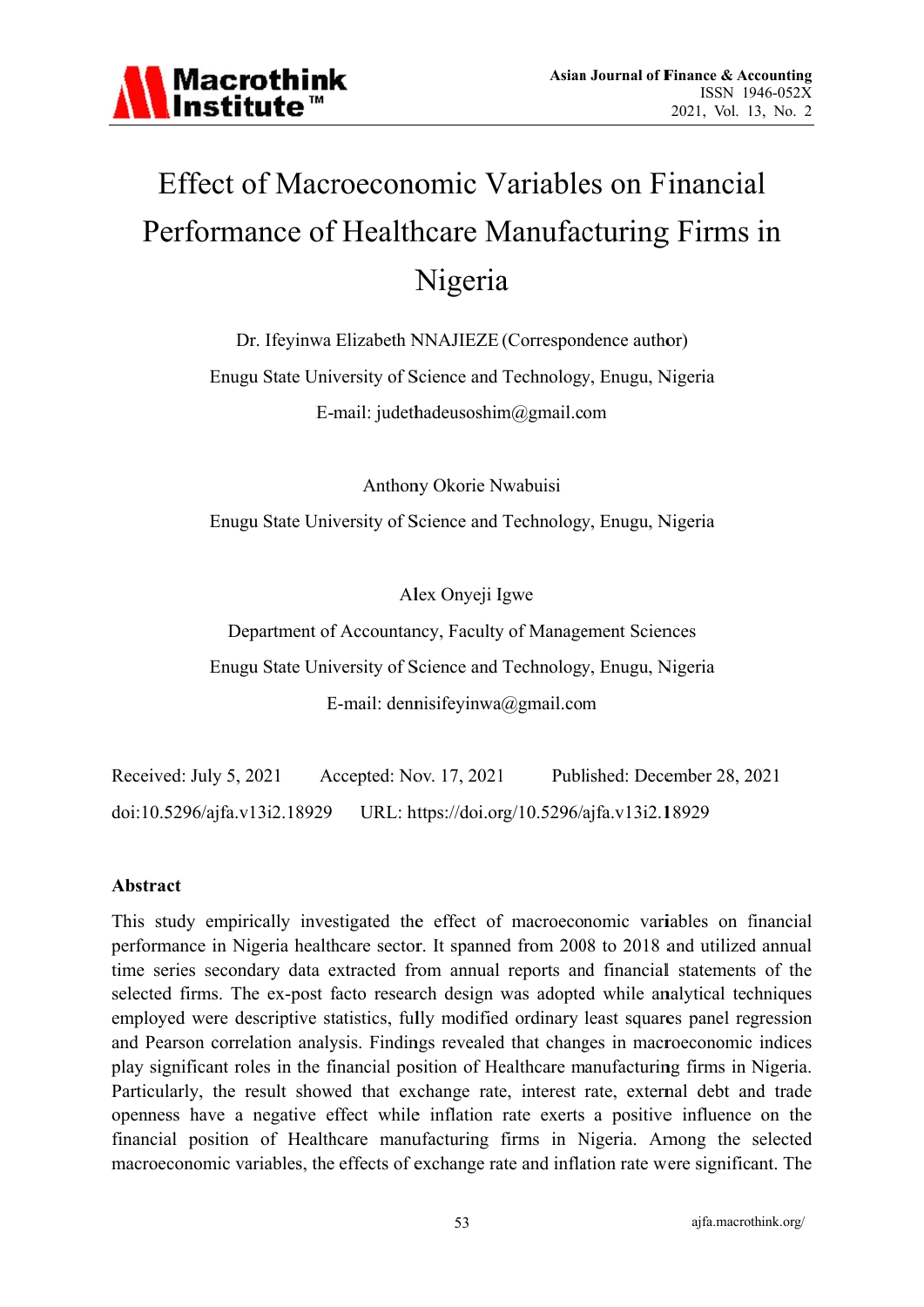

result implies that an unstable macroeconomy is harmful to the healthy growth of Healthcare manufacturing firms in Nigeria. The study, therefore, recommended among other things that the exchange rate should be monitored while economic policy measures aimed at controlling the exchange rate in Nigeria should be established. A high rate of interest should also be regulated and set to a rate favourable to the growth of Healthcare manufacturing companies in Nigeria. The federal government of Nigeria should work towards reducing their level of borrowing from foreign countries and as well reduce the volume of trade openness for the overall performance of the manufacturing sector in Nigeria.

Keywords: Exchange Rate, Interest Rate, External Debt, Trade Openness, Inflation Rate, **Financial Position**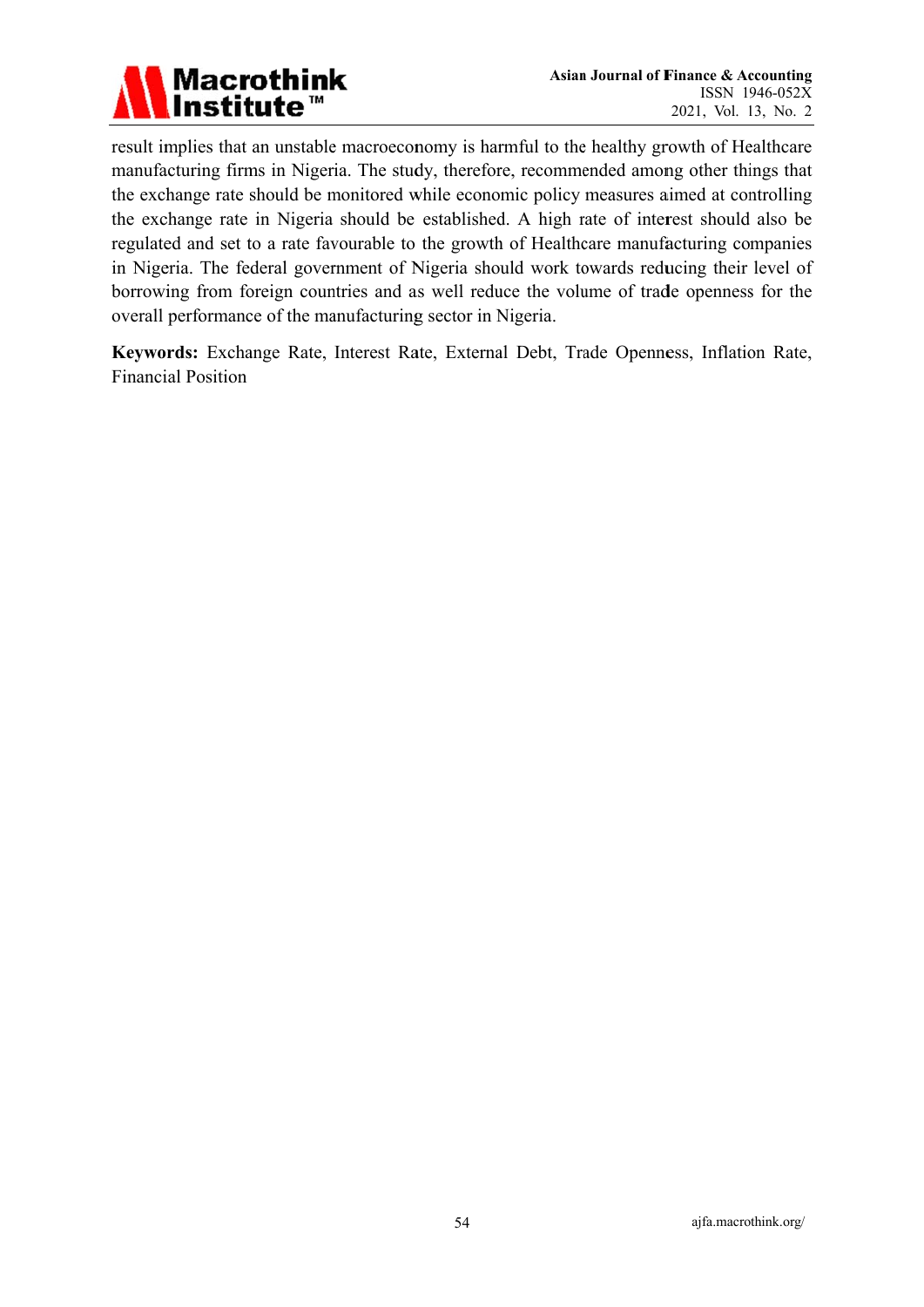

#### 1. Introduction

#### 1.1 Background to the Study

The association between macroeconomic factors and organizational performance has piqued the interest of researchers studying this phenomenon. Key macroeconomic variables such as the currency rate, interest rate, inflation, and gross domestic product are usually assumed to have an impact on an organization's performance. These are external factors that influence how things work on a daily basis.

The efficacy of financial institutions is influenced by a number of variables, including economic variables and institution-specific factors. Social, environmental, and political events, as well as suppliers, competitors, and government rules and policies, are all macroeconomic factors outside of the firm. According to Otambo (2016), macro-economic variables are factors that have a broad impact on a country's economic situation on a regional or national scale. Economic variables are used to evaluate the performance of a country's economy. Important economic factors include the Consumer Price Index (CPI), Gross Domestic Product (GDP), unemployment, stock market index, corporate tax rate, and interest rates (World Bank Group, 2015; Broadstock, Shu and Xu, 2011).

Waiyaki (2017) defines performance as a constant process of improving individual performance by aligning actual performance with the desired organizational goal. In general, one of the most essential factors of an organization's success or failure is its performance. The financial performance of a company is a quantitative term that measures how efficiently it assesses its resources to generate profit (Omollo, Muturi and Wanjare, 2018). As a result, financial performance can be described as how well a company's financial goals are being met or have been met. It assesses a company's long-term financial viability. Because it is so important to shareholders (in the form of returns on their investment), managers (in the form of compensation), creditors (firms' ability to repay), and the government, a firm's financial performance has a significant impact not only on its sources of financing, growth, and survival, but also on the larger economy (tax purposes). The capacity of a company's financial performance to get both internal and external financing, as well as its ability to develop and survive, can have a substantial impact on its survival.

Financing, investment, and operational decisions are just a few examples of operational and strategic decisions that are regularly influenced by the macroeconomic environment (Owolabi, 2017). As a result, macroeconomic indicators including the Consumer Price Index (CPI), exchange rate and inflation rate fluctuations, government spending, and interest rates are widely used to evaluate performance. Macroeconomic factors have an impact on a firm's performance (Egbunike and Okerekeoti, 2018; Issah and Antwi, 2017).

The economic performance of an economy is measured by the stability of macroeconomic variables such as the exchange rate, inflation rate, consumer price index, Gross Domestic Product, stock market index, and interest rates. At both the macro and micro levels of an economy, policymakers expect that these variables will remain stable and favorable in order for the economy to continue to grow. Furthermore, new and existing investors hope that these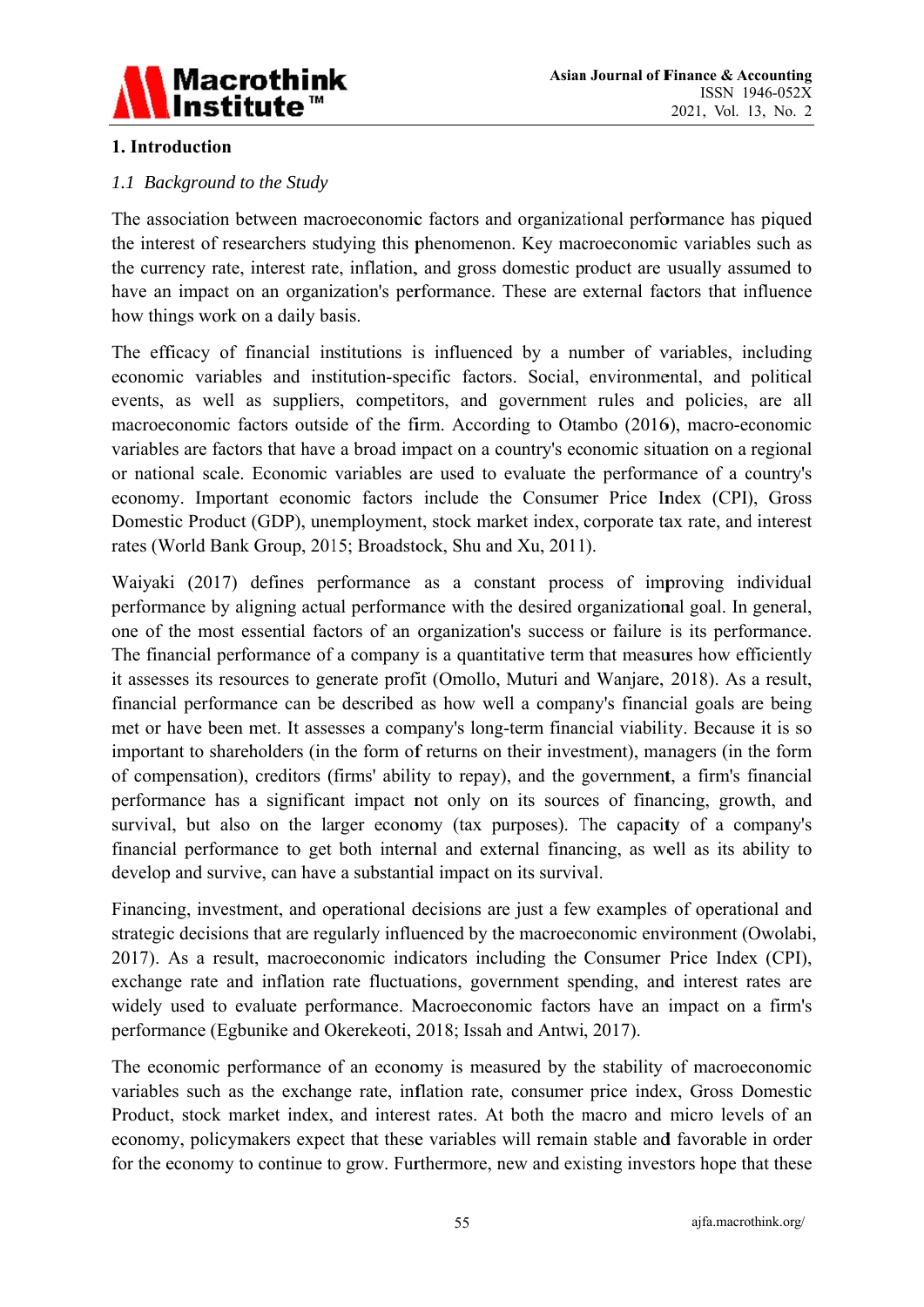

macroeconomic factors remain favorable so that the value of their investments does not suffer. When the economy is performing well, most investors and shareholders expect businesses to do well as well, resulting in an increase in total wealth.

Financing, investment, and operational decisions are just a few examples of operational and strategic decisions that are regularly influenced by the macroeconomic environment. Owolabi (2017). Internal and external factors impact a company's profitability; the internal aspect focuses on the company's ability to increase productivity and reduce expenses, whilst external factors include the exchange rate, GDP, the status of the economy, unemployment rate, government regulation, and so on. However, macroeconomic indices such as the interest rate, gross domestic product, inflation rate, regulatory policies, and the like have a substantial impact on firm financial performance, which is comprehensible.) As a result, the purpose of this study is to provide macroeconomic variables that impact profit or performance to manufacturing healthcare enterprises, thereby alleviating the problem of operational losses caused by macroeconomic variable instability.

#### 2. Literature Review

#### 2.1 Conceptual Review

The exchange rate is the value of one country's currency in terms of another country's currency. It's one of the macroeconomic factors influencing Nigerian companies' financial performance. Over time, Nigeria's exchange rate has evolved from a regulated to a deregulated system. According to Osundina, Osundina, Jayeoba, and Olayinka (2016), the exchange rate is completely determined by market forces, as opposed to the current system, in which monetary authorities intervene in the foreign exchange market only when strategic goals are met.

Borrowers' rental payments for using credit are interest rates, while lenders' return for parting with liquidity is interest rates (Gikonbo and Mbugua, 2018). For the borrower, interest is a cost, but for the lender, it is a source of money. Interest rates are usually charged monthly or annually (per annum), and they are determined by and directly tied to the risk levels of the horrower.

According to Oleka (2006), inflation is the creation of money that raises the price of goods while diminishing the naira's purchasing power. It is the steady acceleration of the rate of price increase over time. Inflation is defined as a pervasive and persistent rise in the aggregate level of prices measured by an index of the cost of various goods and services. War, religious turmoil, political instability, poor harvests, environmental upheavals, abduction, and other societal maladies all contribute to inflation.

Chen (2018) defines debt as money borrowed from one party by another. The share of a country's debt owed to foreign lenders such as commercial banks, governments, and international financial institutions is referred to as external debt. According to Ijirshar, Joseph, and Gadoo (2016), external debt is a financial commitment that links one party (the debtor country) to another (the creditor country) (lender country)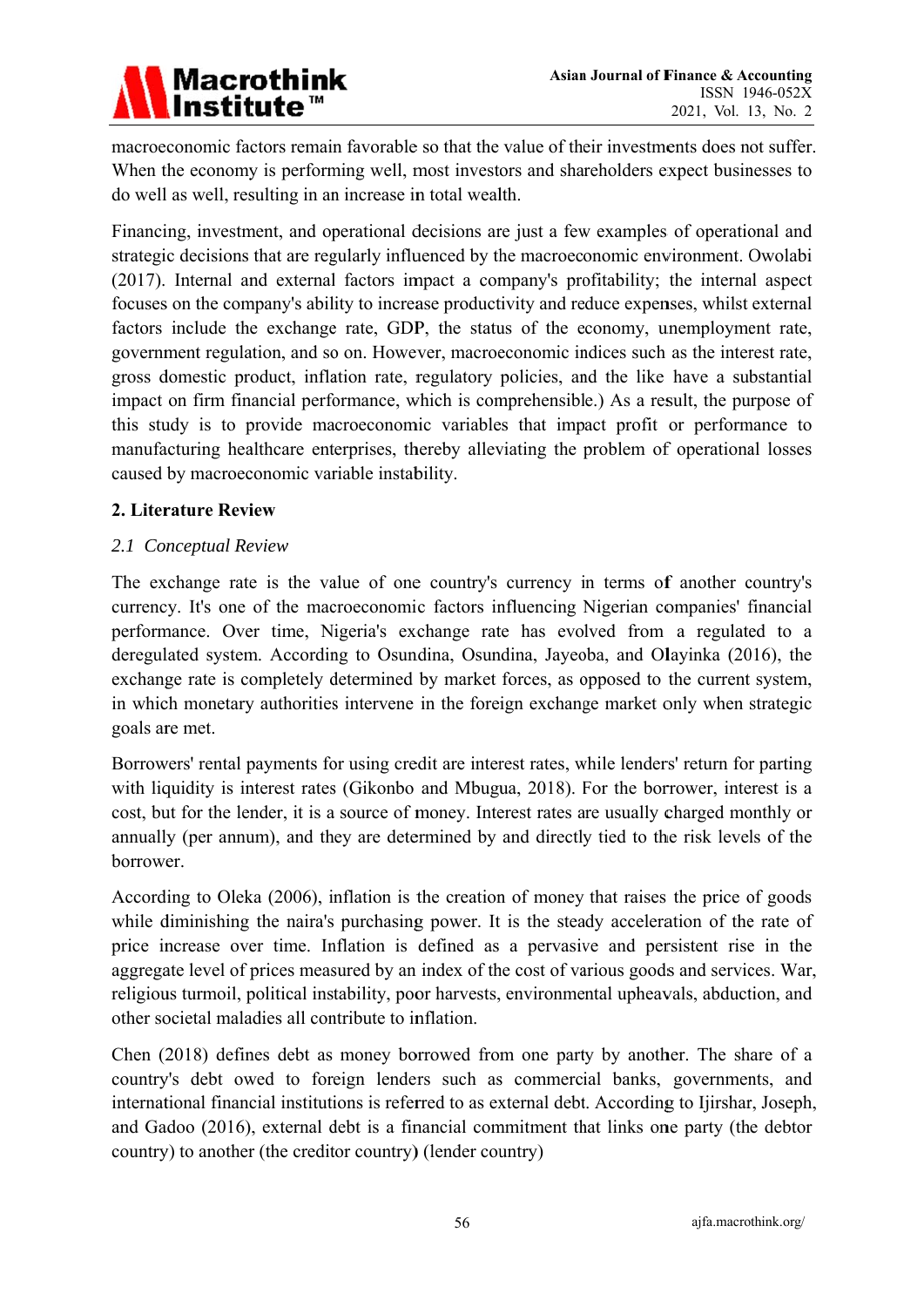

Trade openness refers to a country's economy's outward or inward direction. Economic policies that restrict or encourage cross-border trade are measured by trade openness. Some of the trade policy considerations that countries make to facilitate outward or inward orientation include trade obstacles, import-export, infrastructure, technology, scale economies, and market competitiveness. Trade openness encourages effective resource allocation, accumulation of factors, technological diffusion, and knowledge spillovers (Wang, 2016).

Return on assets (ROA) is a measure of a company's profitability in relation to its total assets, according to Onyekwelu, Nnadi, and Iyidiobi (2018). ROA is calculated as a percentage by dividing a company's annual income by its total assets.

The return on assets (ROA) measures how well a company's assets are used to generate profits.



#### Fig. 1. Conceptual Framework of the relationship between Macroeconomic variables and Profitability

Source: Author's conceptualization

#### 2.2. Theoretical Framework

#### 2.2.1 The Keynesian theory of interest rate

In 1936, John Maynard Keynes' "General Theory of Employment, Interest, and Money" was published, kicking off the Keynesian revolution. According to the Keynesians' model, interest rates fall as the money supply expands, ceteris paribus, resulting in a negatively sloppy demand curve. The model assumes a constant money supply, hence the interest rate is mostly driven by money demand. According to Keynes, the supply and demand for money are the primary determinants of interest rates (Osadume, 2018). According to Keynes' analysis, there are three motives for holding money: transaction, precautionary, and speculative motives.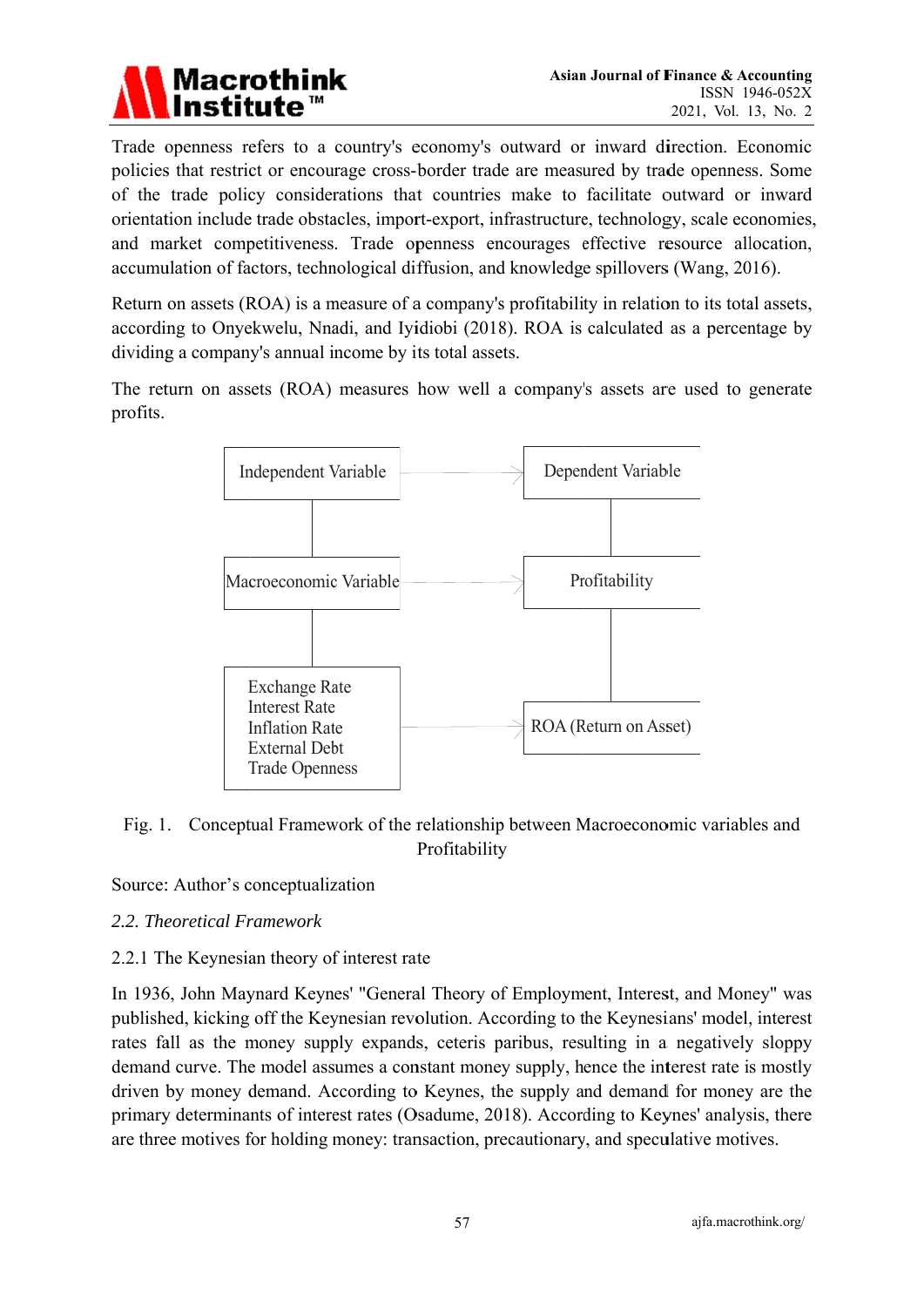

#### 2.2.2 Purchasing Power Parity Theory

The Purchasing Power Parity (PPP) theory is a method for determining exchange rates. It asserts that the change in relative price levels of two currencies over time influences the change in their exchange rate. The inflationary theory of exchange rate movements gets its name from the theory that it focuses on price level change as the key driver of exchange rate fluctuations. According to Coakley, Flood, Fuertes, and Taylor (2005), when a home country's currency is converted to foreign currency in absolute terms, it will have similar purchasing power. According to Coakley, Flood, Fuertes, and Taylor, home currency should always buy a similar basket of goods in a foreign country. Changes in nominal price levels between countries are represented by variations in national prices based on relative PPP. The theory applies in this study because the chosen Healthcare manufacturing company does both local and international business, necessitating the use of both local and foreign currency, which has an impact on the company's financial performance.

#### 2.2.3 The Pecking Order Theory

Two works that contributed to pecking order theory are Myers (1984) and Myers and Majluf (1984). (1984). Its belief was based on Donaldson's (1960) argument that financing practices imply expectations, and that managers would make financial decisions in order to eliminate inefficiencies in the company due to information asymmetry. Businesses, according to the theory, have financial optimization concerns. As a result, a company will prefer internal financing to external financing, and debt financing over stock financing will be favoured. The theory stated that in less developed countries with less developed financial systems, finance sources are opaque, forcing them to rely on internally generated funds as well as borrowing from banking institutions for external funding needs, thereby contributing to the country's economic situation.

#### 2.2.4 Fisher's effect theory of Inflation

The Fisher effect theory of inflation, introduced by Pandey (2009), looks at the effects of inflation from two perspectives: aggregate demand and cost of production. During periods of high inflation, consumers with fixed incomes have less purchasing power because the value of money has declined, resulting in fewer demand for goods. Inflation also raises production costs, reducing profit margins. Pandey went on to explain that if capital markets were perfect, equal-risk investments in various countries should yield equal returns. This is due to the arbitrage process, which entails a continuous transfer of funds from one country to another until a state of equilibrium is achieved. The nominal interest rates will adjust perfectly to the change in inflation rates due to the fisher effect if the real rates of return in two countries are the same.

#### 2.2.5 Comparative Advantage Trade Theory

This theory was first proposed by Ricardo in 1958. Openness at the country level, according to the theory, leads to growth gains through specialization, innovation investment, productivity increase, or improved resource allocation. According to the theory, allowing a country to open up to the outside world helps it to reallocate scarce resources to more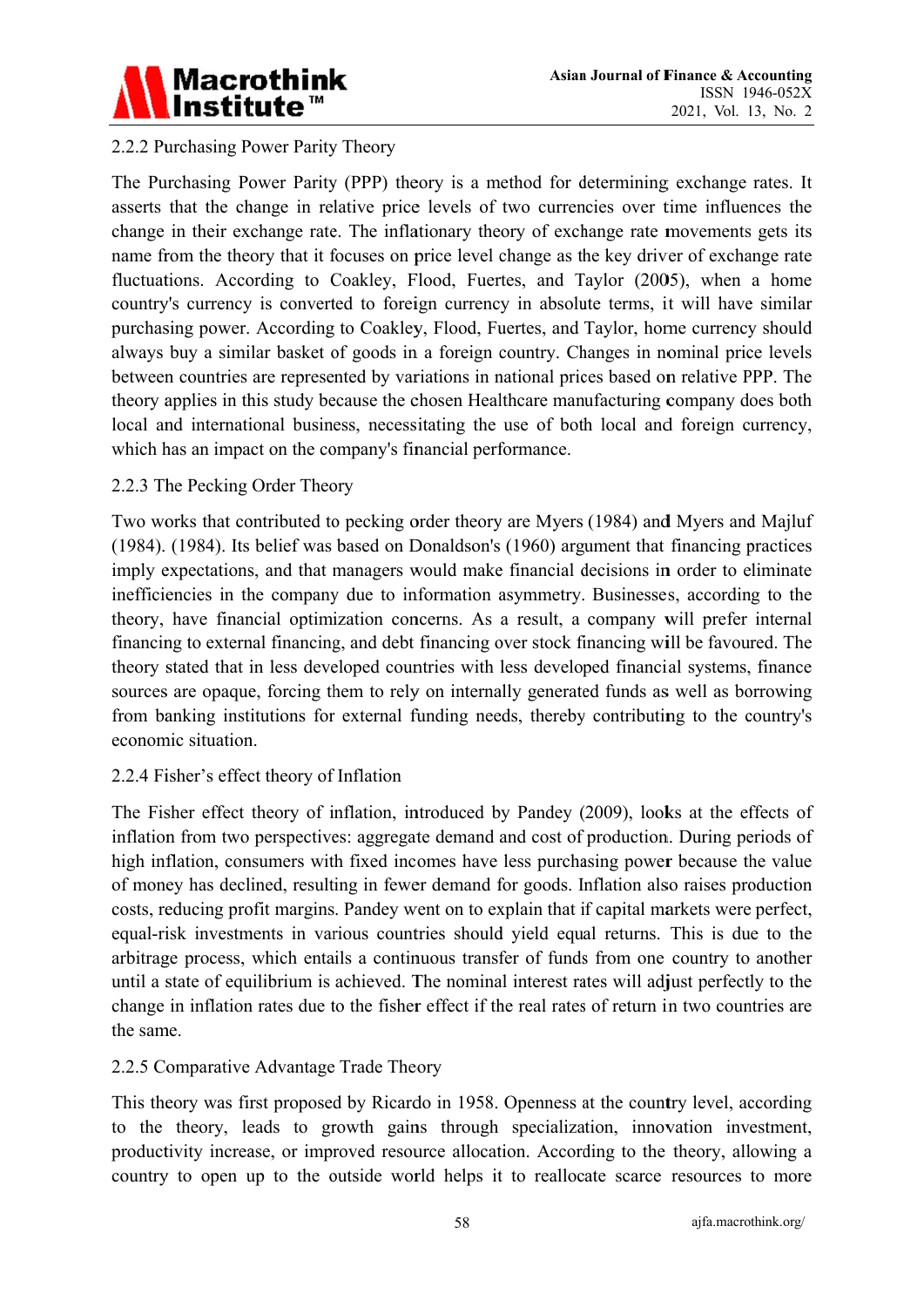

productive sectors, resulting in increased total productivity. Furthermore, according to the theory, higher factor productivity leads to longer growth gains, but the intermediate impact is likely to be negative, implying a J curve reaction.

As a result, the Pecking Order theory, which emphasizes financial optimization in an organization, is used in this study.

#### 2.3 Empirical Reviews

Ubesie (2016) looked at the effect of foreign exchange fluctuations on the Nigerian economy's financial depth. From 1985 through 2015, the study used secondary time series data. The data was examined using the multiple regression analytical approach of Ordinary Least Squares (OLS), which included the unit root test of time series data stationarity. According to OLS regression studies, fluctuations in foreign exchange in Nigeria have not had the expected beneficial effect on the depth of the Nigerian financial industry. This means that Nigeria's economy has a lengthy history of failing to achieve a stable exchange rate that attracts foreign investment.

Using multiple linear regression, Egbunike and Okerekeoti (2018) explored the relationship between macroeconomic conditions, corporate characteristics, and financial performance of listed manufacturing enterprises in Nigeria. The findings revealed that while interest rates and exchange rates had no effect on ROA, inflation and GDP growth rates did. Furthermore, firm size, leverage, and liquidity were also important factors.

Odior (2013) looked into the impact of Nigerian industrial production on macroeconomic conditions. For 37 years, the data was examined using ordinary least squares regression models (OLS). The research revealed that in Nigeria, broad money supply has minimal impact on manufacturing productivity, but manufacturing sector loans and foreign direct investment had a big impact.

Bernard and Adenuga (2016) investigated the association between economic changes and manufacturing sector performance in Nigeria from 1981 to 2009 using the Ordinary Least Squares (OLS) approach. The exchange rate, electric power consumption, and government capital spending all show unilateral relationships, according to the data. In effect, the exchange rate has a direct and considerable impact on manufacturing production, whereas the consumption of electric power has an indirect and significant impact.

Ifuero and Chijuka (2014) examined the impact of macroeconomic variables on bank profitability in Nigeria using annual data from 1990 to 2013. The variables studied were GDP, interest rate (INTR), and inflation (INFR) on return on equity (ROE), which is a proxy for profitability, and the analytical tool was Pooled Ordinary least square method. Gross domestic product (GDP) and return on equity (ROE) have a positive relationship, according to the studies (ROE). Return on equity (ROE) was found to have a negative relationship with the interest rate and inflation rate; the gross domestic product has a significant positive effect on return on equity (ROE), whereas the interest rate has a significant negative effect on return on equity (ROE), but inflation was not significant at all levels of significance.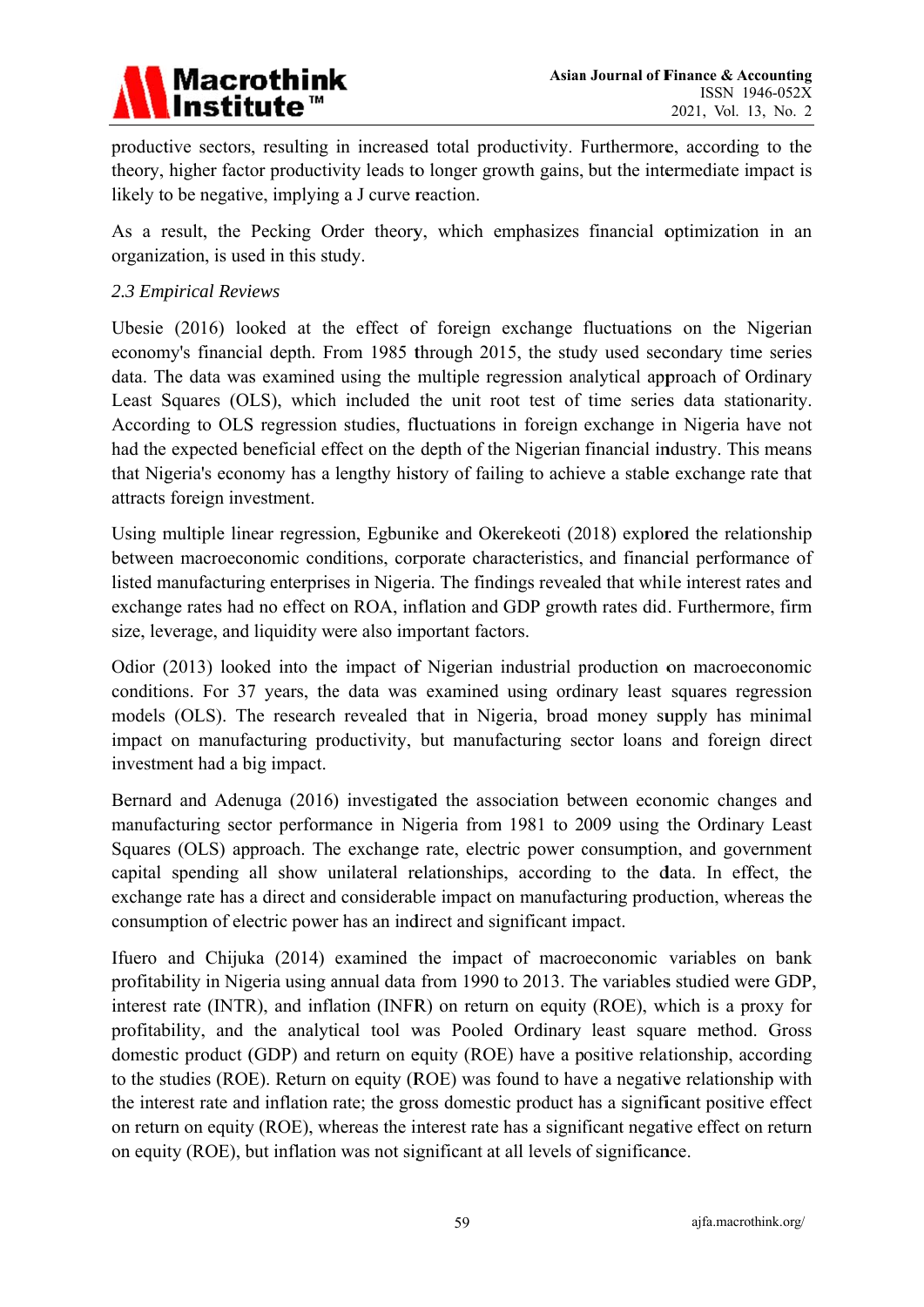

From 2005 to 2015, Ali and Bilal (2018) used multiple regression analysis to look into the factors that influenced the financial performance of Jordanian manufacturing industrial companies. Return on assets is favorably related to liquidity, profitability, and revenue, according to the study (ROA). It also has a negative relationship with the variables of leverage and company size. Furthermore, the regression findings demonstrated that all variables have a significant impact on the financial performance of Jordanian manufacturing industry businesses.

Multiple regression techniques were utilized by Lasisi, Dikki, and Okpanachi (2018) to analyze the factors that influenced the profitability of listed agricultural enterprises in Nigeria from 2008 to 2016. According to the findings, liquidity and sales growth have a positive and significant impact on profitability (ROE), whereas leverage has a negative and significant impact on profitability, and operating expense efficiency has a negligible negative impact on profitability of Nigerian listed agricultural companies.

Inviama and Ozouli (2014) studied the connections between the foreign exchange rate and financial performance metrics in the Nigerian beer industry between 2000 and 2013. They discovered that earnings per share has a short-term negative and insignificant effect, whereas stock prices, net asset value per share, and price-earnings ratio are positively and insignificantly related to the foreign exchange rate in the short run, using Granger Causality, 2-step cointegration, Engle and Granger's Error Correction Model, and correlation analysis procedures. They also discovered that the exchange rate has a long-run negative and negligible relationship with all of the variables, with unidirectional causality connecting profits per share to exchange rate and exchange variations rate to net asset value per share.

Samiloglu, Oztop, and Kahraman (2017) investigated the drivers of business financial performance on the Istanbul stock exchange from 2006 to 2015. (BIST). The panel regression study found that ROA has a strong and negative relationship with the price-to-earnings (PE) ratio, earnings per share (EPS), and dividend yield (DY), however ROA had no significant link with the price-to-book ratio (PB). Furthermore, there is a strong and negative relationship between (ROE) and (ROE) (EPS). Finally, EPS, PB, and DY all have a significant and positive relationship with ROE.

From 2006 to 2015, Combey and Togbenou (2017) examined the short- and long-run relationship between three main macroeconomic indicators (GDP growth, real effective exchange rate, and inflation) and banking sector profitability (measured by return on assets and return on equity) in Togo using the Pool Mean Group estimator. In the short run, banks' return on assets and return on equity are unconnected to macroeconomic variables, according to the findings. Bank capital to assets ratio and bank size, on the other hand, have a positive impact on banks' return on assets, whilst bank capital to assets ratio has a negative impact on banks' return on equity. Real GDP growth and the real effective exchange rate, on the other hand, have a negative and statistically significant impact on banks' return on assets in the long run, whereas inflation has no such impact. In terms of a bank's return on equity, evidence suggests that real GDP growth, real effective exchange rate, and inflation have a negative impact in the long run.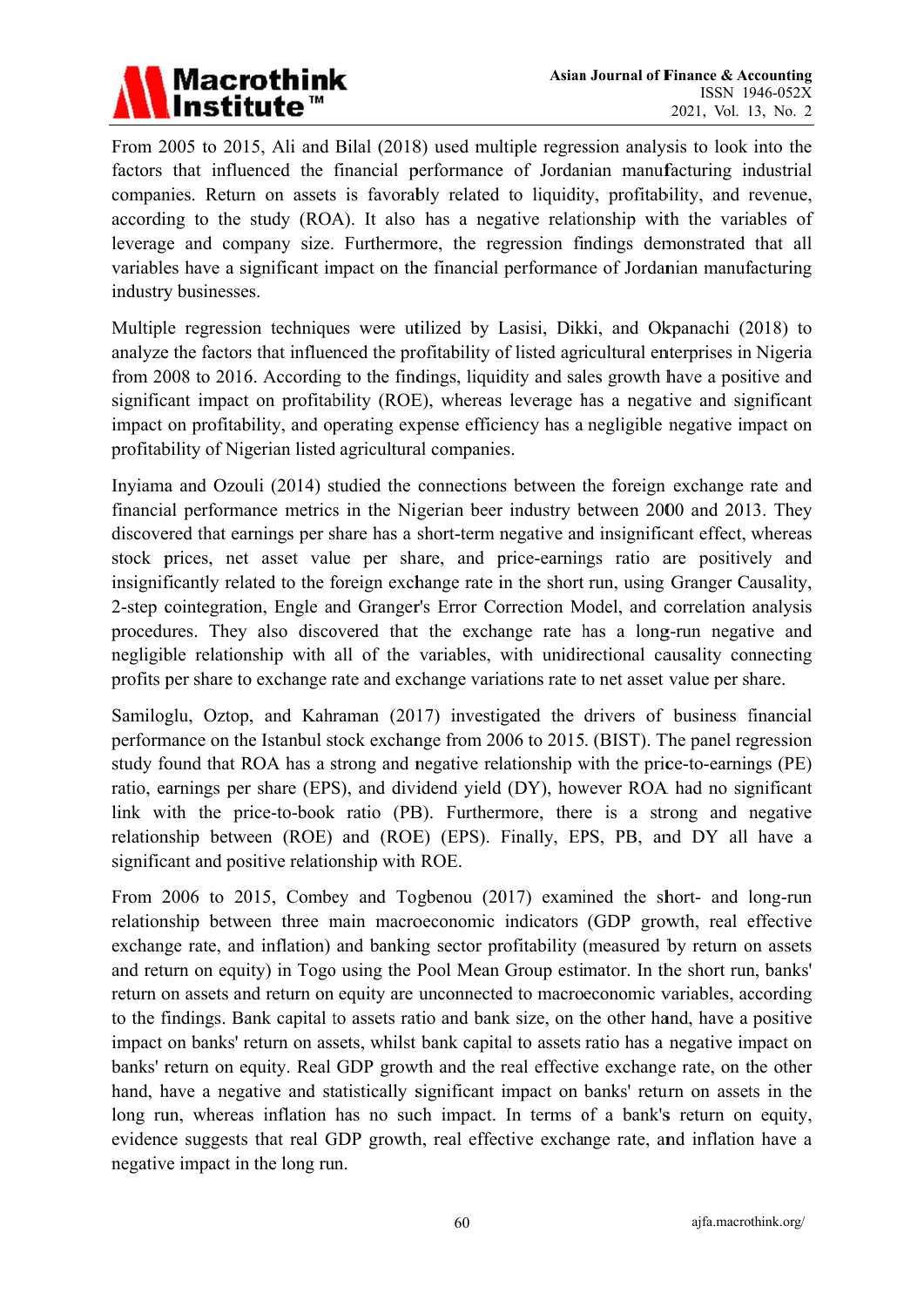

Kanwal and Nadeem (2013) looked at the impact of macroeconomic variables on the profitability of Pakistan's public limited commercial banks from 2001 to 2011. Using the Pooled Ordinary Least Square (POLS) method, the effect of three major external factors: inflation rate, real gross domestic product (GDP), and real interest rate on profitability indicators such as return on assets (ROA), return on equity (ROE), and equity multiplier (EM) ratios was investigated in three separate models. The real interest rate has a substantial positive relationship with ROA, ROE, and EM, according to the statistics. Real GDP was found to have a minor positive impact on ROA but a minor negative impact on ROE and EM once more. All three profitability metrics, on the other hand, have a negative association with the rate of inflation. The macroeconomic characteristics chosen have been found to have a small impact on commercial bank earnings in general.

Ugwu (2017) looked at the impact of exchange rate fluctuations on the performance of Nigerian manufacturing firms (1986 to 2016). The researchers employed an Ordinary Least Squares-based multivariate regression method. However, erroneous estimations were ruled out using the ADF unit root and Johansen cointegration tests. The outcomes of the study showed that changes in exchange rates had a statistically significant impact on the profitability of Nigerian manufacturing firms.

In Nigeria, Ogunbiyi and Ihejirika (2014) looked into how interest rates effect deposit money bank profitability. The data was acquired from the Central Bank of Nigeria (CBN) Statistical Bulletins and yearly reports, as well as World Bank Global Financial Development Data, over a thirteen-year period, from 1999 to 2012. Multivariate regression analysis, Augmented Dickey, and the Fuller unit root test were used to examine the data. The maximum lending rate, real interest rate, and savings deposit rate all have negative and significant effects on the profitability of Nigerian deposit money banks, according to the findings, as measured by return on assets at the 5% level of significance. The study also revealed that the real interest rate has a negative and significant relationship with the Return on Equity of Nigerian money deposit banks at the 8% level of significance. The study, on the other hand, found no link between interest rate factors and Nigerian Deposit Money Banks' Net Interest Margin.

Using the Engle and Granger, Johansen cointegration test, and Error correction mechanism, Okoye and Clement (2015) evaluated the impact of finance and macroeconomic variables on manufacturing capacity utilization in Nigeria from 1975 to 2012. The endogenous and exogenous variables were shown to be co-integrated using the Granger and Johansen cointegration test. According to ECM, the model responds slowly to short-term disequilibrium, and shocks are the primary rate of variances in industrial capacity utilization in Nigeria. Furthermore, EXR, INT, and TOT all contribute significantly but negatively to variances in manufacturing capacity utilization, whereas IFR, external reserve, and trade openness have no meaningful impact in Nigeria.

Dewi, Soei, and Surjoko explored the impact of macroeconomic conditions on a firm's profitability (2019). The data was evaluated using multiple regression methods and the t-test, and the results revealed that the ROA ratio is influenced by all independent variables. Only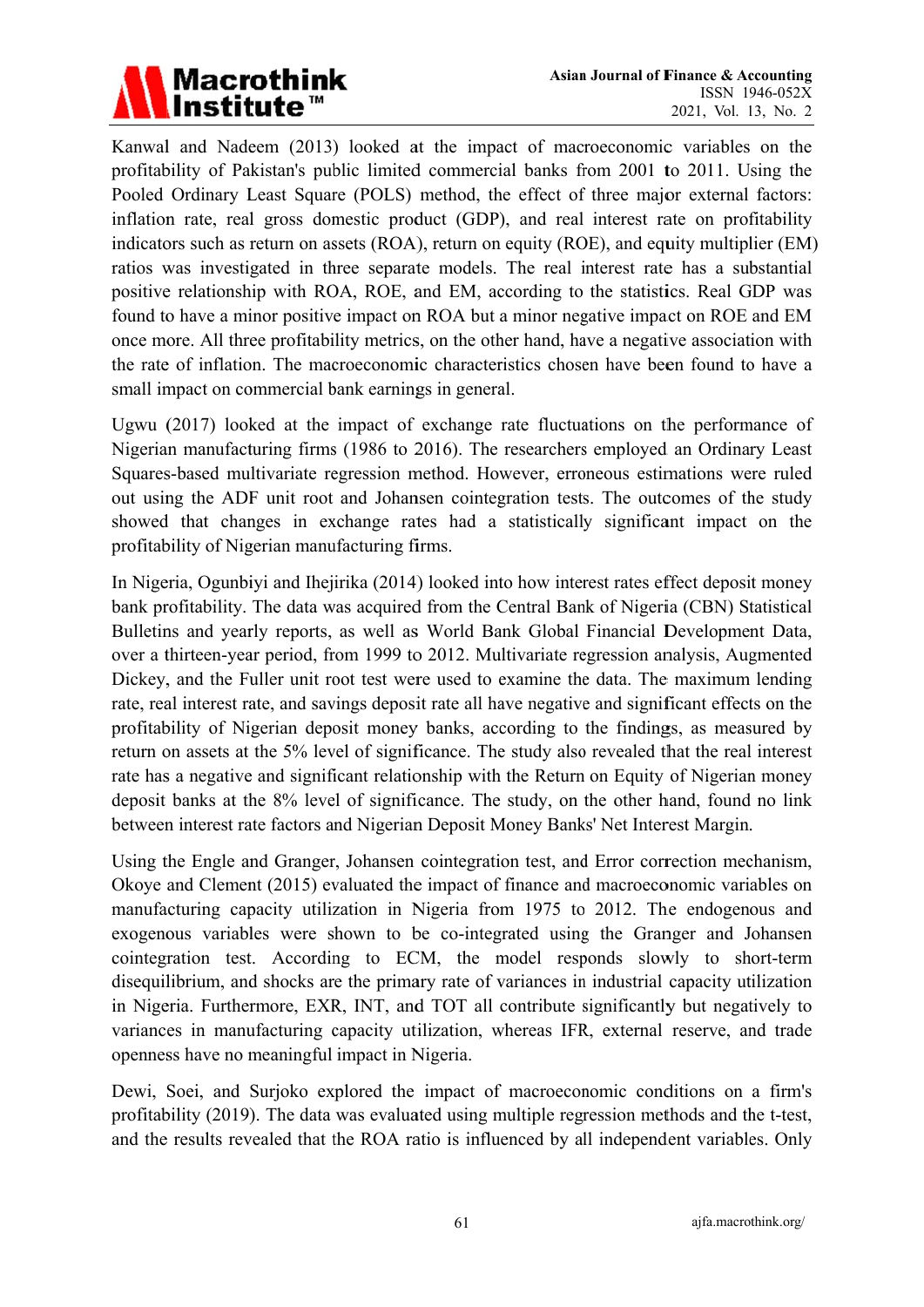

the level of GDP has a substantial impact on company profitability, according to a T-test, while inflation, unemployment, and the exchange rate have no rate.

From 1980 to 2016, Ditimi, Sunday, Emma-Ebere, and Onyedikachi (2018) studied the dynamic interaction between macroeconomic fundamentals and stock prices in Nigeria using a co-integration test and an error correction method. The findings revealed a long-term association between macroeconomic fundamentals and stock prices in Nigeria, but in the short run, past money supply and interest rate values were found to have a substantial effect on stock prices. Furthermore, the recent stock market return has had a significant impact on current stock values. According to the data, the natural logarithm of real gross domestic product is a leading indicator that increases stock prices in the long and short run.

Kabeer, Iqbal, Najaf, and Najaf (2016) employed Ordinary Least Square (OLS) to study the influence of macroeconomic factors on capital market performance in Pakistan. Inflation, the exchange rate, and foreign direct investment all had a considerable negative impact on the KSE dependent variable, but only a slight negative impact on the KSE independent variable.

Sufian (2011) looked how bank-specific and macroeconomic variables influenced the performance of the Korean banking system before to and following the Asian financial crisis. A total of 251 bank year records from 11 commercial banks were used and tested using panel fixed and random effect regression techniques between 1993 and 2003. According to the findings, inflation has a positive relationship with banks' return on assets.

Naser and Abdollah (2015) investigated the impact of internal and external factors, as well as macroeconomic variables, on the profitability of twenty-six (26) Pakistani Deposit Money Banks from 2008 to 2012. They used panel data analysis with 130 observations to investigate the impact of internal and external factors, as well as macroeconomic variables, on the profitability of twenty-six (26) Pakistani Deposit Money Banks from 2008 to 2012. Inflation and the profitability of Pakistani Deposit Money Banks have a positive relationship, according to the findings.

Hassan (2016) used the Ordinary Least Square (OLS) and multiple regression techniques to investigate the impact of interest rates on commercial bank deposits in Nigeria. The study employed secondary data from the Central Bank of Nigeria statistical bulletin and the National Bureau of Statistics between 2000 and 2013. Interest rates have a negative relationship with commercial bank deposits, meaning that interest rates are not to blame for client deposits in Nigerian commercial banks, according to the findings.

From 1995 to 2010. Akabom-Ita (2012) examined the impact of interest rates on the net assets of multinational firms in Nigeria using regression analysis. The information was acquired from secondary sources, and the findings demonstrated that an increase in interest rates is followed by an increase in net assets.

Bhattarai (2018) investigated at the impact of bank-specific and macroeconomic variables on the performance of Nepalese commercial banks from 2011 to 2016. The data was analyzed using regression models, and the findings revealed that in Nepal, commercial asset profitability is primarily influenced by cost per loan asset, that macroeconomic variables are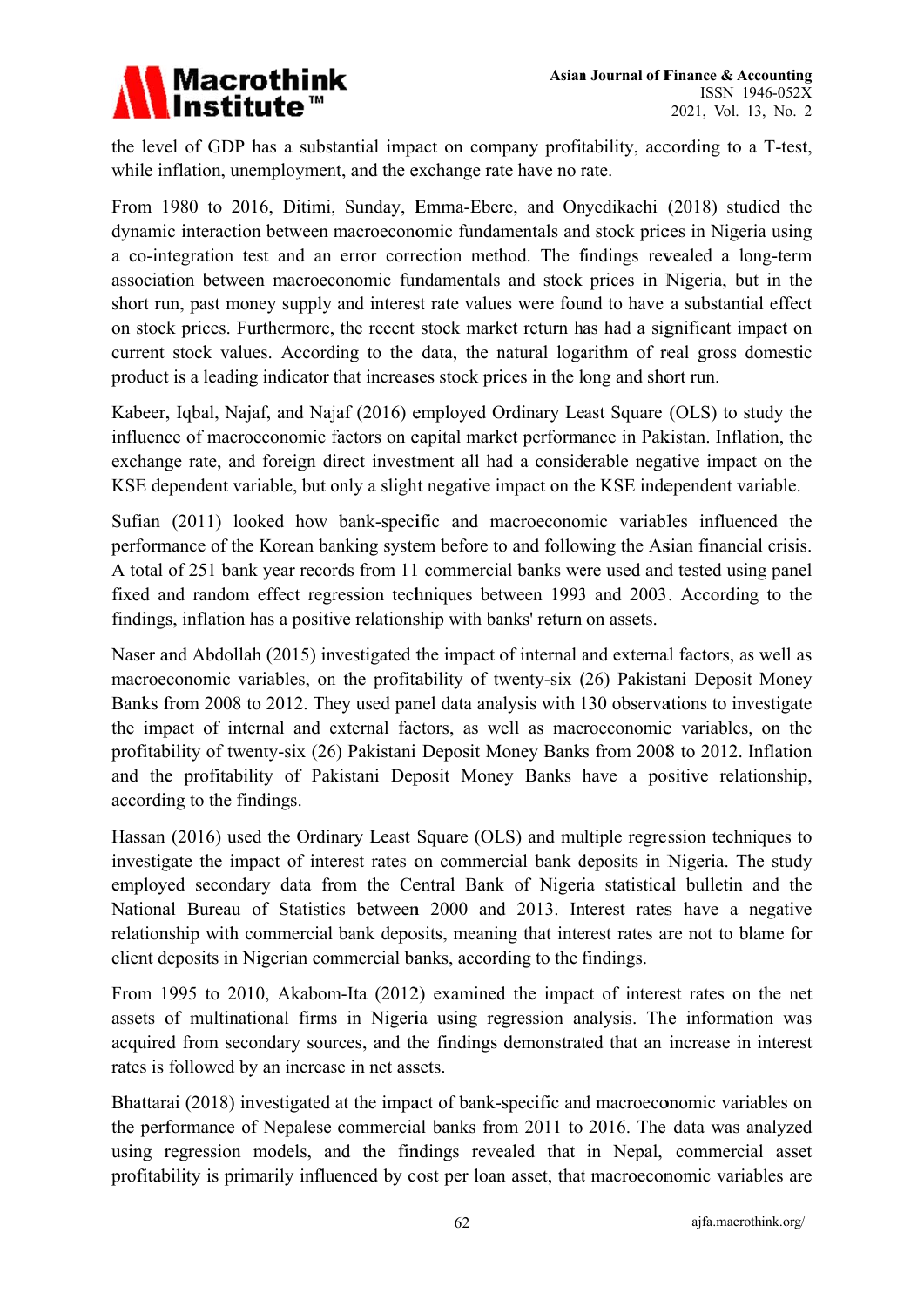

not significant, and that there is no evidence that external forces have an impact on bank performance.

Musah, Anokye, and Gakpetor investigated the impact of interest rate spread on bank profitability in Ghana (2018). Regression research found a positive and statistically significant relationship between interest rate spread and bank profitability in Ghana.

Owusu-Antwi, Banerjee, and Antwi (2017) employed ordinary least square regression to investigate interest rate spreads and profitability of commercial banks in Ghana. Interest rate spread has a positive impact on commercial bank profitability in Ghana, according to the findings, but the relationship is statistically negligible. Bank profitability and interest margin are also linked.

Envioko (2012) investigated the impact of interest rate policy on deposit money bank performance in Nigeria using regression and error correction techniques. The findings showed that interest rate strategies benefited banks' overall performance, especially in terms of Return on Assets (ROA).

The Augmented Dickey-Fuller technique and the Granger Causality test were used by Umaru and Zabairu (2012) to investigate the effect of inflation on Nigerian economic growth and development from 1970 to 2010. According to the findings, all of the variables in the model are stationary, and GDP causes inflation rather than inflation driving GDP. Inflation also aided economic growth by increasing productivity and output, as well as the evolution of total factor productivity.

Falave, Esevin, Otekunri, Asamu, Ogunlade, Egbide, Rasak, Movinoluwa, and Eluvela (2019) investigated at the impact of exchange rates on the performance of the Nigerian manufacturing sector, using exchange rates, inflation rates, capacity utilization rates, manufacturing sector foreign direct investments, and imports as independent variables. Between 1990 and 2014, it took occurred. Analytical tools included the ADF unit root test, Granger causality test, Johansen co-integration test, and Error Correction Mechanism. Following that, the study's findings revealed that the Naira's depreciation has a negative impact on Nigeria's manufacturing sector. In more concrete terms, it was discovered that the exchange rate has a negative and significant relationship with the sector's performance, as well as a causal and long-relationship relationship. Furthermore, empirical evidence reveals that capacity utilization (CUR) and inflation rates (INF) have a positive significant relationship with sector performance, whereas manufacturing foreign direct investment (MFDI), exchange rates, and imports (IMP) have a negative significant relationship.

Over a 25-year period, Adebanjo, Oluwasegun, Adegbola, Festus, Peter, Ben-Caleb, Bamisele, NIyi-Oyebanji, and Damilola (2019) examined at the impact of exchange rates on Nigeria's manufacturing sector performance. The Granger Causality and Error Correction Model (ECM) Mechanism, as well as basic diagnostic techniques like the Unit Root Test and the Johansen Co-integration Test, were applied by the researchers. The findings revealed that depreciation of the Naira has a negative significant relationship, a long-run relationship, and a causal relationship with the performance of the Nigerian manufacturing sector. Exchange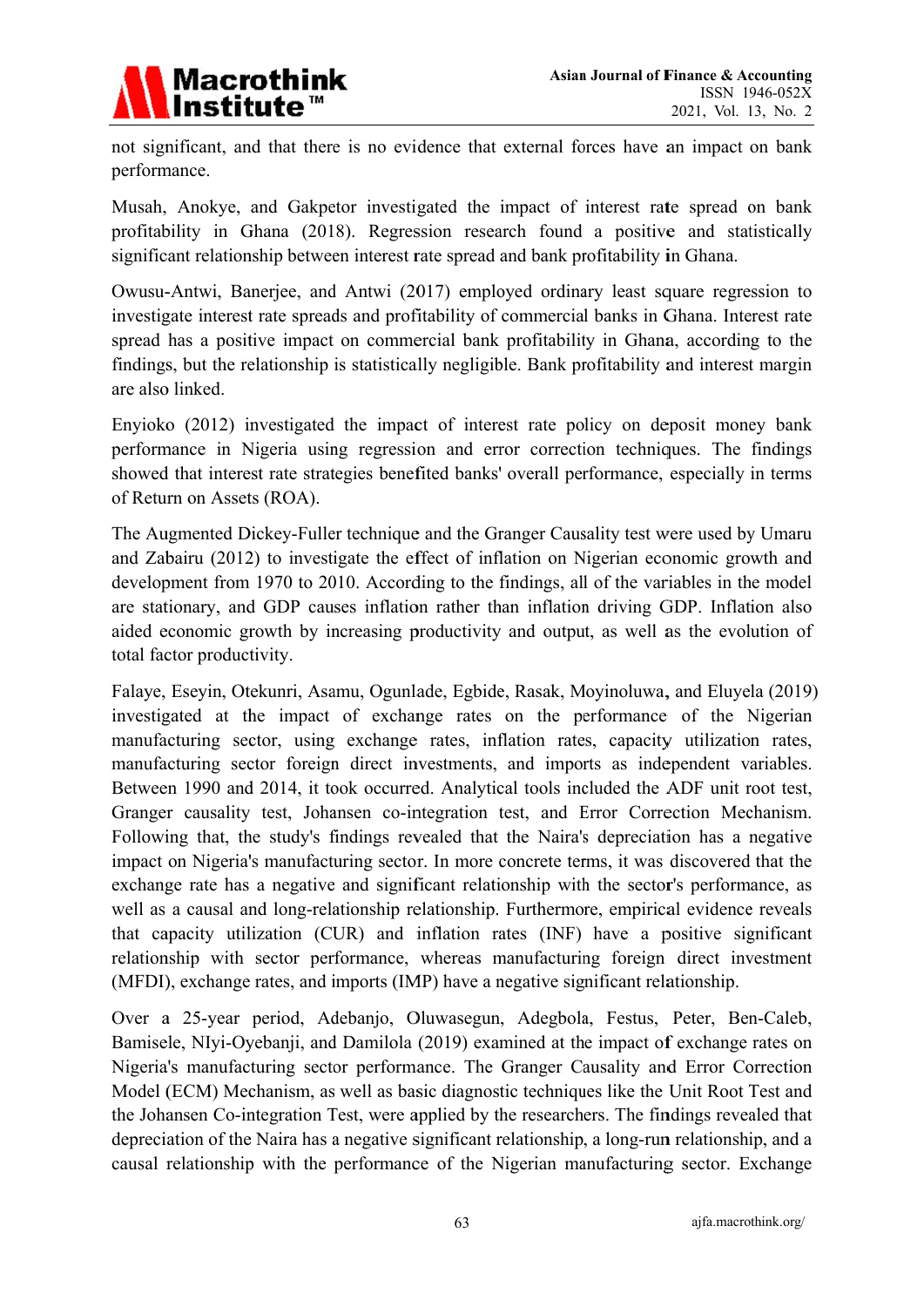

rates, imports (IMP), and manufacturing foreign direct investment (MFDI) show a negative substantial relationship with the performance of the Nigerian manufacturing sector.

Agubata and Odubuasi (2018) examined the effect of exchange rate fluctuations on the financial performance of Nigerian businesses. The study was carried out between 2005 and 2014. An ex post facto study approach and a variety of regression analysis methodologies were used to analyze the data. The findings revealed that exchange rates and inflation rates had a positive effect on the Return on Assets (ROA) and Return on Equity (ROE) of the selected enterprises (ROE). According to the findings, interest rates have a detrimental impact on manufacturing enterprises' Return on Assets and Return on Equity in Nigeria. In the meantime, none of these ramifications were notable.

Tams-Alasia, Olokoyo, Okoye, and Ejemeyovwi (2018) investigated the impact of exchange rate deregulation on manufacturing output performance in Nigeria from 1980 to 2016. The direction of causation between the variables was determined using the granger causality test. To see if there was a long-run relationship between the exchange rate and manufacturing output, the Johansen and Juselius normalized cointegration technique was applied. The error correcting process was also used to calculate the model's velocity (speed) of adjustment to the short-run disequilibrium scenario (ECM). The study found that, in the long run, the exchange rate has no significant positive effect on manufacturing industry production. The unidirectional causal impact of exchange rate on manufacturing production was established using the pairs granger causality test.

Williams (2018) looked at the impact of exchange rate fluctuations on a company's performance in Nigeria. The study's major purpose was to use empirical research to investigate into the impact of exchange rate variations on Return on Investment. The study used descriptive and ordinary least square methodologies and spanned the years 2012 to 2016. The exchange rate has a substantial impact on Return on Investment, as most banks engage in exchange rate transactions, as the study shows.

From 1981 to 2016, Orji, Ogbuabor, and Okeke (2018) examined the impact of exchange rate (EXCH) fluctuations on the Nigerian manufacturing sector using annual time series data. The Ordinary Least Square (OLS) estimate technique was used to investigate the exchange rate (EXCH), manufacturing GDP (MGDP), foreign direct investment (FDI), government capital expenditure variables, private sector credit, and import value. The findings show that fluctuations in the EXCH have a major impact on the performance of Nigeria's manufacturing industries. MGDP and government capital expenditure (GCEXP) were all favorably connected to EXCH, imports, and FDI, while credit to the private sector was adversely related.

Segun investigated the impact of the exchange rate on Nigerian industrial output (2018). Multiple econometric methodologies were used on time-series data from 1986 to 2016, including the Augmented Dickey-Fuller unit root test, the Box Jenkins O.L.S methodology, and the Chow breakpoint test. Although there is no long-run relationship between exchange rate and industrial output in Nigeria, the Box Jenkins O.L.S results reveal that exchange rate has a positive and significant effect on industrial output. Furthermore, the Chow breakpoint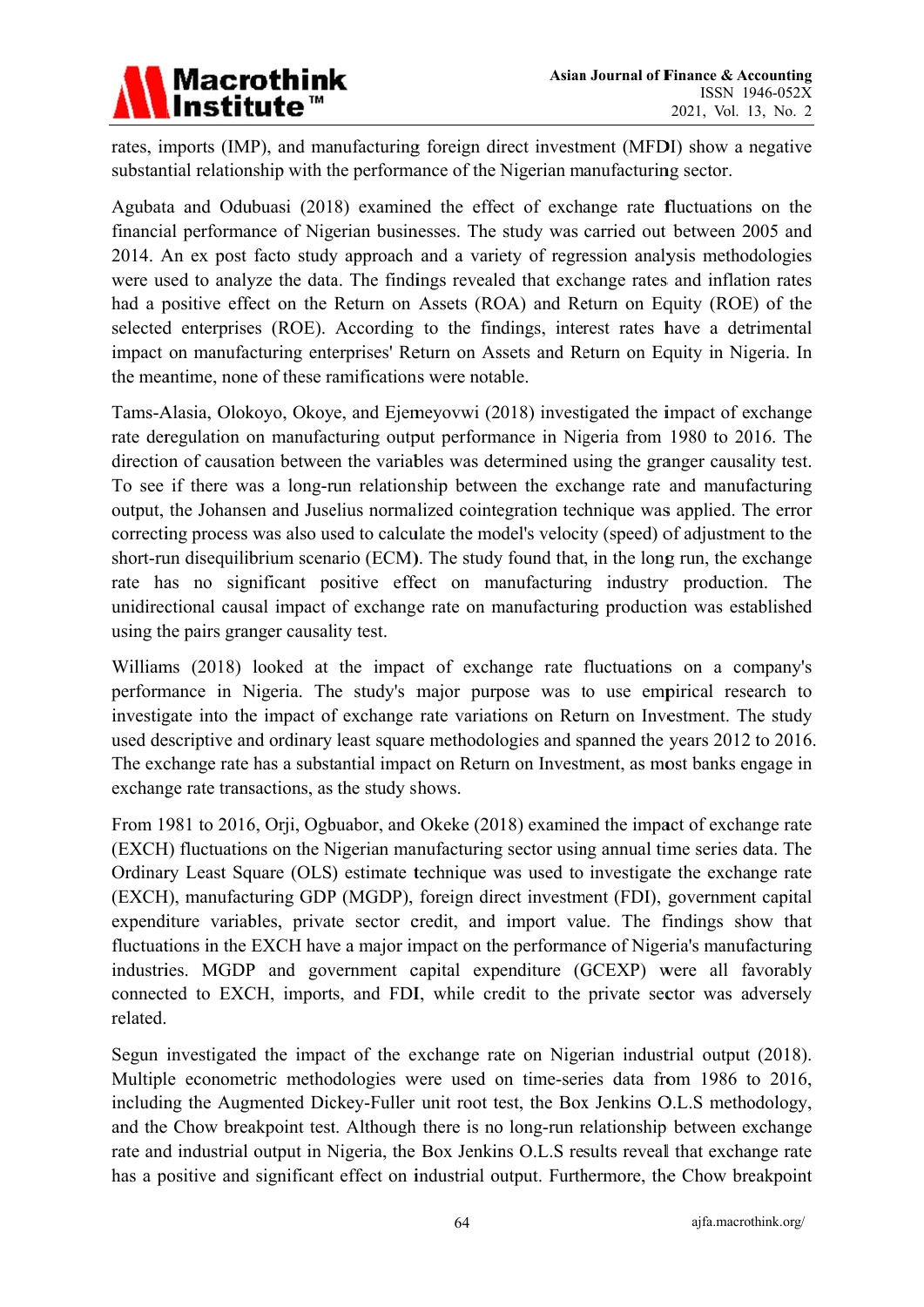

test suggests that a fundamental shift in the pattern and direction of Nigeria's exchange rate and industrial output happened from the start of the fourth republic in 1999.

#### 3. methodology

#### 3.1 Research Design

The study is a "after-the-fact" study of the impact of the independent variables on the dependent variable. As a result, the study was conducted after the fact. Annual time series secondary data were taken from the Central Bank of Nigeria (CBN) statistical bulletin, as well as annual reports and financial statements of the selected firms, for the study periods. Numerical data was gathered from journal articles, newspapers, textbooks, and other published and unpublished sources.

#### 3.2 Model Specification

The model for this study follows the work of Okoye and Clement (2015). It is a Classical Linear Regression Model (CLRM), and particularly, the ordinary least squares regression technique. The choice of least squares technique is to minimize the error sum of squares, maintaining the property of the best unbiased linear estimator.

The model did not undermine the assumption that:  $Y \sim N(\theta, \sigma^2)$  - - - $(3.1)$ 

Where Y is the Dependent (or Response) variable;  $\theta$  is the constant or intercept of the regression model, $\sigma^2$  is the variances and covariances of the random term.

Explicitly, the model is specified thus:

$$
Y_{ij} = \beta_{o} + \beta_{1}X_{1ij} + \beta_{2}X_{2ij} + \beta_{3}X_{3ij} + \beta_{4}X_{4ij} + \beta_{5}X_{5ij} + \ldots + \beta_{k}X_{kij} + \mu_{ij}
$$
 (3.2)

Where:

Y is the estimator for Return on Assets while  $X_1$ ,  $X_2$ ,  $X_3$ ,  $X_4$ , and  $X_5$  are random variables representing the independent variables under investigation,  $\beta_i^{s}$  are coefficients of  $X_i^{s}$  in the model. Such that,

$$
ROA_t = \beta_o + \beta_1 EXCH_t + \beta_2 INTR_t + \beta_3 INFR_t + \beta_4 EXTD_t + \beta_5 OPN_t + \mu_{ij}
$$
(3.3)  
\n
$$
ROA_t = Return on Assets at time t, (Dependent variable).
$$
  
\n
$$
EXCH_t = Exchange rate at time t, (Independent variable).
$$
  
\n
$$
INTR_t = Interest rate at time t, (Independent variable).
$$
  
\n
$$
INFR_t = Inflation rate at time t, (Independent variable).
$$
  
\n
$$
EXTD_t = External Debt at time t, (Independent variable).
$$
  
\n
$$
OPN_t = Trade Openness at time t, (Independent variable).
$$
  
\n
$$
\beta_o = Constant
$$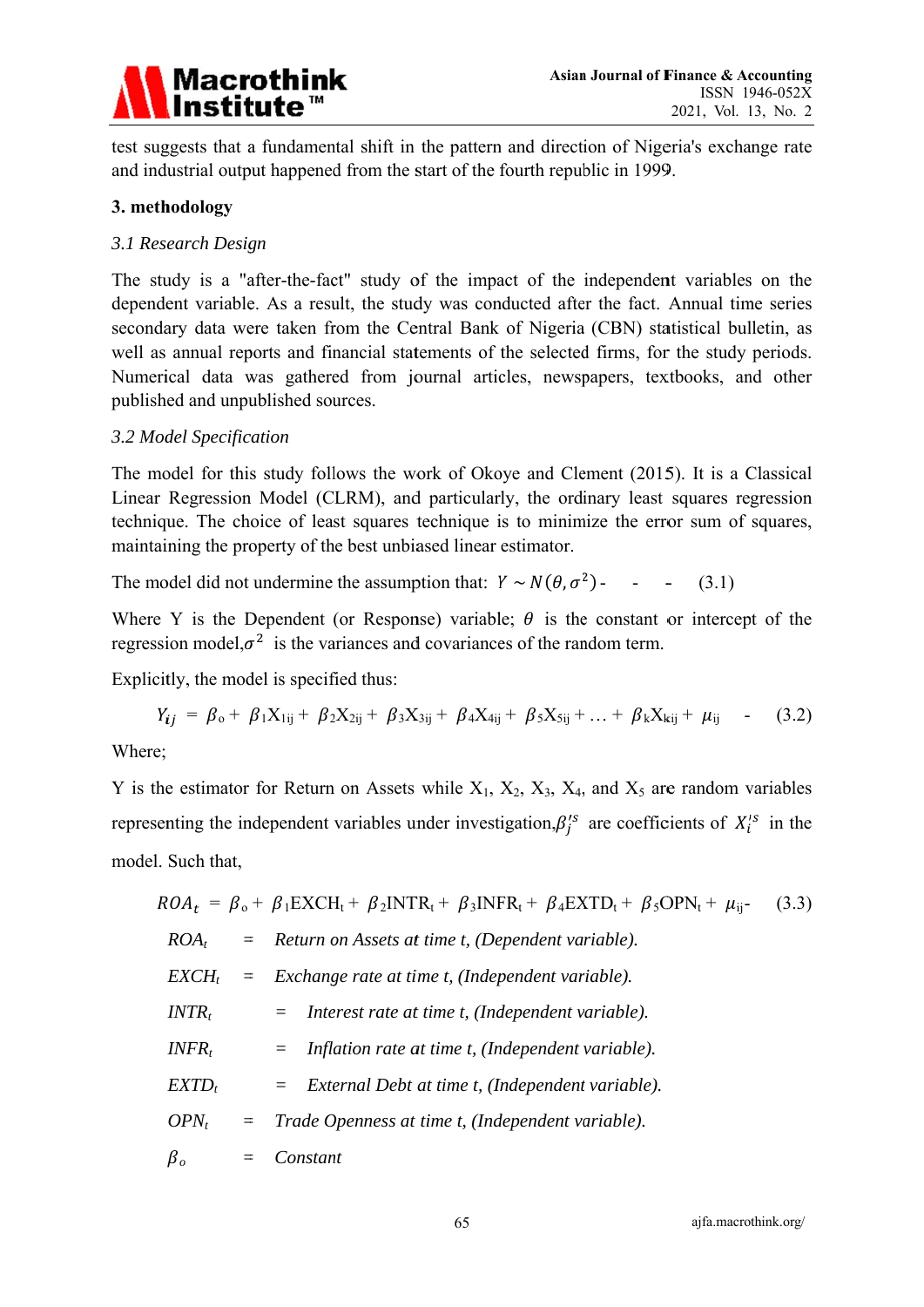

Random error associated with the model.  $=$  $\mu_{\rm t}$ 

 $\beta_1$ ,  $\beta_2$ ,  $\beta_3$ ,  $\beta_4$  and  $\beta_5$  are the regression coefficients of the respective independent variables.

### 3.3 Description of Model Variables

**Return on Assets (ROA):** This is an accounting-based measure of a company's ability to profit from its total assets. It shows how lucrative a company is in company to its total assets, indicating how successfully it utilizes its assets. It is the ratio of a company's annual net profit to its total assets, usually represented as a percentage.

**Exchange Rate (EXCR):** This is the exchange rate between two currencies at a certain point in time, or the value of one nation's currency in terms of another nation's currency.

**Trade Openness (OPN):** This metric assesses a country's international competitiveness in the global market. The sum of imports and exports over GDP was used to calculate trade openness in this study.

**Interest Rate (INT):** This is the cost of doing business with money. It is the expense of borrowing money from a lender that is referred to as the opportunity cost. It can also be seen of as a return paid to the provider who provided the financial resources. In most cases, the interest rate is stated as a percentage.

**External Debt (EXTD):** This is money that has been borrowed from a source outside the country. It can be provided by foreign commercial banks, international financial institutions including the International Monetary Fund (IMF), the World Bank, and the African Development Bank (ADB), as well as foreign governments.

Inflation Rate (INFL): This is a persistent rise in the general price level of a broad spectrum of goods and services in a country over a one-year period. It's measured in percentages.

#### 3.4 Methods of Data Analysis

Descriptive statistics and ordinary least squares regression analysis were used to analyze the data. The descriptive statistics provide an empirical description of the variables under examination, whereas the regression analysis analyzes the explanatory variable's effect on the answer variable

#### **Decision Rule**

Reject the null hypothesis (Ho) if the p-value is less than or equal to 0.05, otherwise do not reject.

#### 3.4.1 Diagnostic Tests

To summarize the level of symmetry and tail thickness of the data series distribution, the skewness and kurtosis statistics were used. The skewness and kurtosis of X are defined as follows: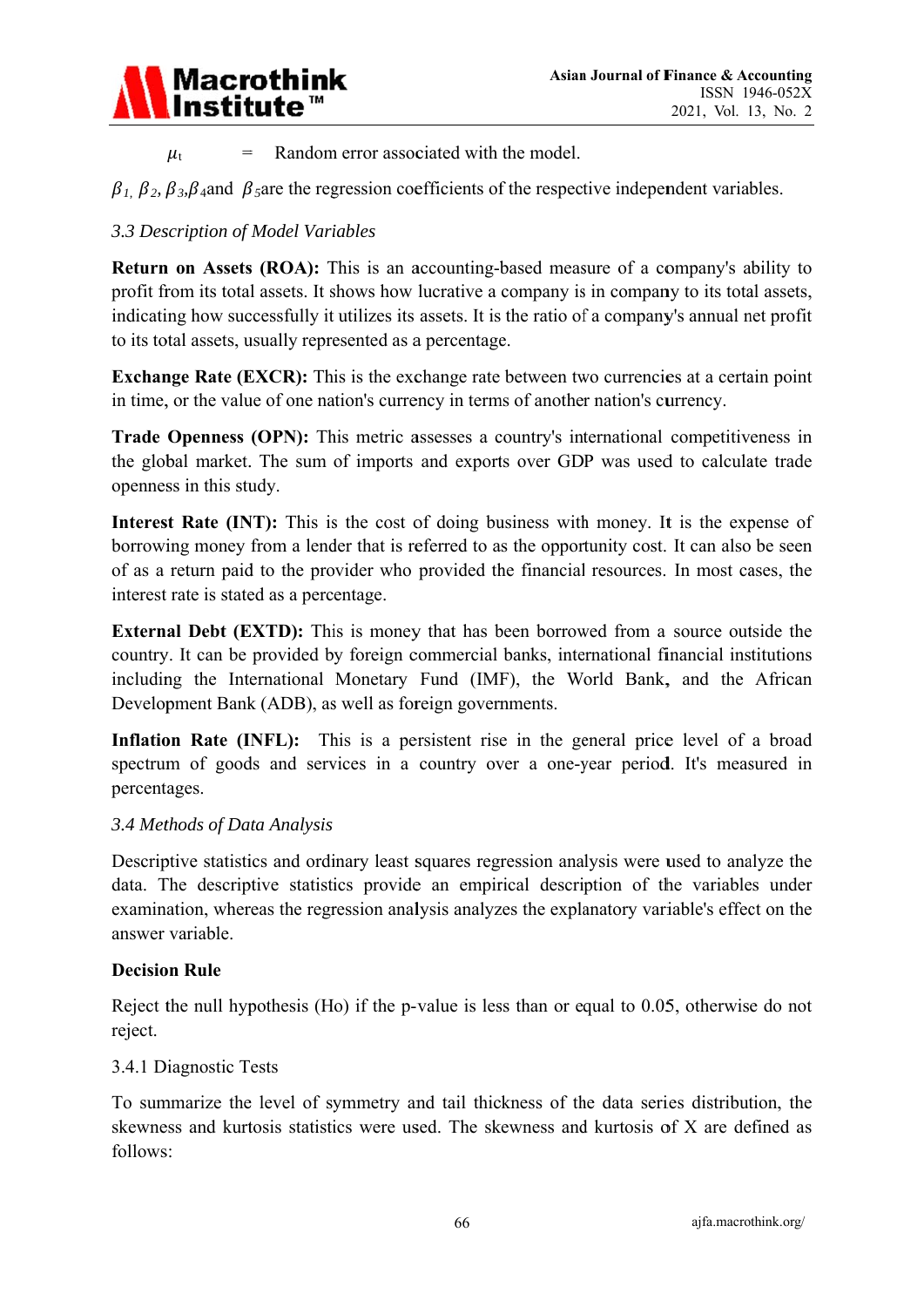

$$
S(x) = E\left[\frac{(x - \mu_x)^3}{\sigma_x^3}\right] \text{ which implies that } \hat{S}_{(x)} = \frac{1}{(T - 1)\hat{\sigma}_x^3} \sum_{t=1}^T (X_i - \hat{\mu}_x)^3.
$$
  
Also,  $S(x) \sim N\left(0, \frac{6}{T}\right)$   

$$
K(x) = E\left[\frac{(x - \mu_x)^4}{\sigma_x^4}\right] \text{ which implies that } \hat{K}_{(x)} = \frac{1}{(T - 1)\hat{\sigma}_x^4} \sum_{t=1}^T (X_i - \hat{\mu}_x)^4.
$$
  
The  $K(x) \sim N\left(0, \frac{24}{T}\right)$ 

Where X stands for observations for the period,  $\mu_x$  is the mean of series of the observations,  $\sigma_x^3$  and  $\sigma_x^4$  stands for the variance of X from the mean.

The amount  $K(x)$  - 3 is known as the excess kurtosis since  $K(x) = 3$  for a normal distribution. In a normal random variable, excess kurtosis is nil. A distribution with positive excess kurtosis is considered to have heavy tails, indicating it puts more emphasis on the support's tails than a normal distribution. This indicates that a random sample drawn from such a distribution is more likely to contain extreme values. This type of distribution is known as leptokurtic. In contrast, a distribution with negative excess kurtosis has short tails and is platykurtic.

Jarque and Bera (1987) integrated the two previous tests to arrive at the following conclusion:

 $JB = \frac{\hat{S}^2(r)}{6/r} + \frac{(\hat{K}(r)-3)^2}{24/r}$  which is asymptotically distributed as a Chi-squared random variable

with 2-degrees of freedom. In this test, one rejects Ho of normality if the p-value of the JB statistic is less than the significance level.

#### **4. Data Presentation and Analysis**

Table 4.1 presents the annual time data of Return on Assets (ROA) of the selected manufacturing firms for the period under review.

| Year | <b>GSK</b> | <b>NEIMETH</b> | <b>MAY &amp; BAKER</b> | <b>PHARMA-DEKO</b> | <b>FIDSON</b> |
|------|------------|----------------|------------------------|--------------------|---------------|
| 2008 | 14.22      | $-17.02$       | 3.54                   | $-39.11$           | 6.01          |
| 2009 | 14.09      | $-15.76$       | 3.77                   | $-50.17$           | 5.97          |
| 2010 | 13.42      | $-4.53$        | 2.83                   | $-18.89$           | 5.90          |
| 2011 | 12.79      | 3.69           | 3.16                   | 2.98               | 3.31          |
| 2012 | 12.96      | $-2.07$        | 0.94                   | 26.63              | 1.92          |
| 2013 | 11.14      | 4.52           | $-1.26$                | $-8.88$            | 1.27          |
| 2014 | 6.60       | $-8.21$        | 0.78                   | 3.56               | 4.01          |
| 2015 | 2.79       | $-15.26$       | 0.83                   | 25.65              | 4.52          |
| 2016 | 8.44       | 2.42           | $-0.48$                | $-9.41$            | 0.75          |
| 2017 | 1.84       | $-18.04$       | 4.01                   | 0.56               | 6.08          |
| 2018 | 2.05       | 5.21           | 7.58                   | 3.27               | 2.08          |

Table 4.1 Annual data of ROA from 2008-2018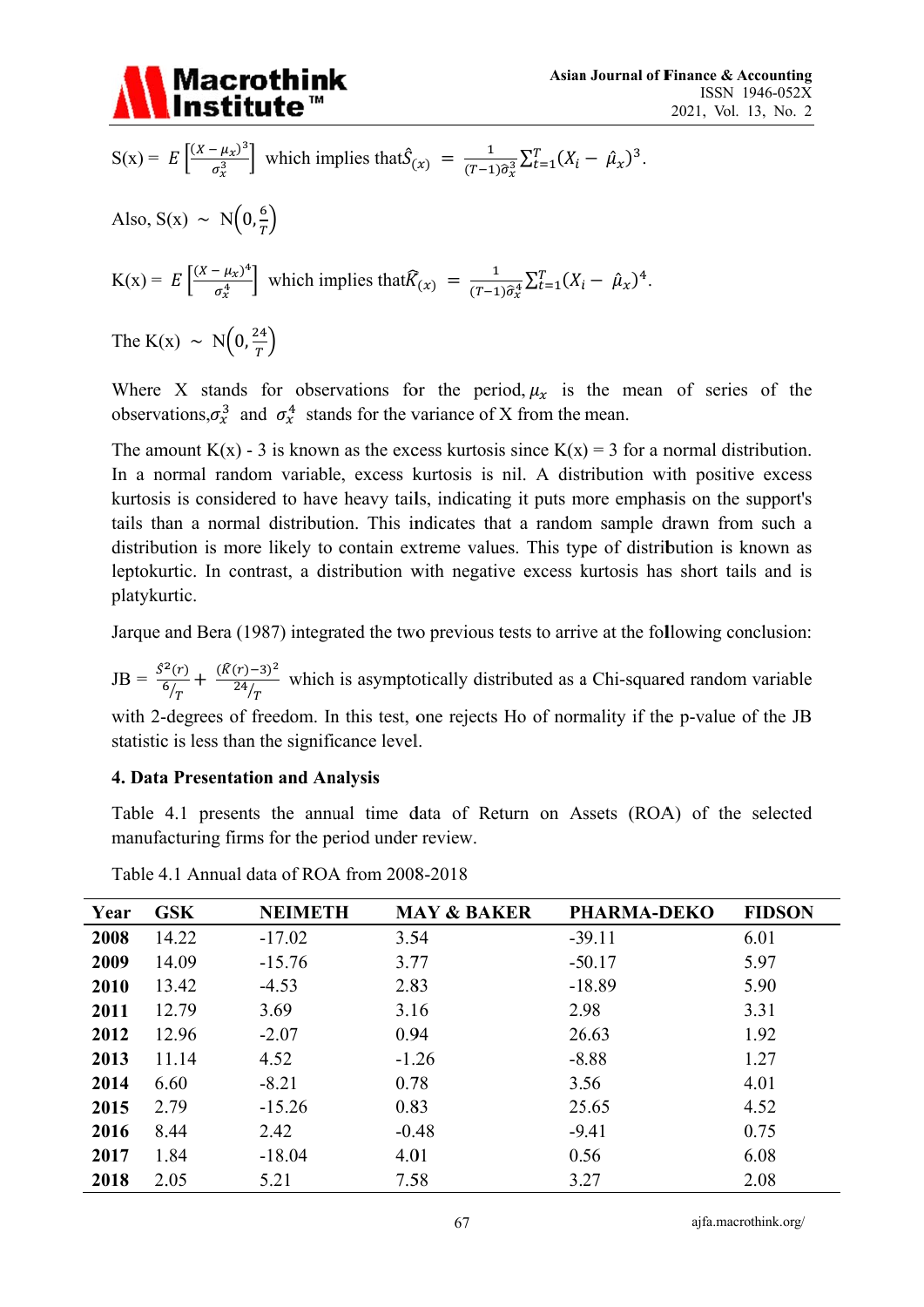

Source: Author's computation from the Annual accounts & financial statements of the firms

Computational formula: ROA = Return on Asset =  $\frac{Profit \text{ after Tax}}{Total \text{ Asset}}$  × 100

| Table 4.2 Annualized time series data of the selected macroeconomic variables (2008-2018) |  |  |  |
|-------------------------------------------------------------------------------------------|--|--|--|
|                                                                                           |  |  |  |

| <b>YEARS</b> | INT $(%)$ | <b>EXCR (N1/USD)</b> | <b>OPN</b> | EXTD $(\mathbb{A}^{\prime}B)$ | INFL $(\% )$ |
|--------------|-----------|----------------------|------------|-------------------------------|--------------|
| 2008         | 15.14     | 118.5669             | 0.408114   | 523.25                        | 11.6         |
| 2009         | 18.99     | 148.8802             | 0.318094   | 590.44                        | 12.4         |
| 2010         | 17.59     | 150.2980             | 0.369431   | 689.84                        | 13.3         |
| 2011         | 16.02     | 153.8616             | 0.416519   | 896.85                        | 10.9         |
| 2012         | 16.79     | 157.4994             | 0.347295   | 1,026.90                      | 12.2         |
| 2013         | 16.72     | 157.3112             | 0.308411   | 1,387.33                      | 8.5          |
| 2014         | 16.55     | 158.5526             | 0.263907   | 1,631.52                      | 8.0          |
| 2015         | 16.85     | 193.2792             | 0.211602   | 2,111.53                      | 9.5          |
| 2016         | 16.87     | 253.4923             | 0.180472   | 3,478.92                      | 15.7         |
| 2017         | 17.58     | 305.7901             | 0.218034   | 5,787.51                      | 16.5         |
| 2018         | 16.90     | 306.0753             | 0.231072   | 5,901.20                      | 12.1         |

**Source: CBN Statistical Bulletin 2019** 

#### 4.2 Data Analysis

Data analysis includes descriptive, diagnostic, and inferential statistics. Tables 4.3 and 4.4 show descriptive statistics, figure 1 shows the results of the diagnostic test, and tables 4.5 shows the results of inferential (especially regression) analysis.

|                 | <b>ROA</b>  | <b>EXCR</b> | <b>INT</b> | <b>INFL</b> | <b>EXTD</b>  | <b>OPN</b> |
|-----------------|-------------|-------------|------------|-------------|--------------|------------|
| Mean            | 0.709091    | 191.2370    | 16.90909   | 11.88182    | 2184.117     | 0.297541   |
| Median          | 2.980000    | 157.4994    | 16.85000   | 12.10000    | 1387.330     | 0.308411   |
| Maximum         | 26.63000    | 306.0753    | 18.99000   | 16.50000    | 5901.200     | 0.416519   |
| Minimum         | $-50.17000$ | 118.5669    | 15.14000   | 8.000000    | 523.2500     | 0.180472   |
| Std. Dev.       | 12.68462    | 63.60727    | 0.930357   | 2.574022    | 1923.310     | 0.079073   |
| <b>Skewness</b> | $-1.641389$ | 0.931756    | 0.386867   | 0.249533    | 1.103207     | 0.088330   |
| Kurtosis        | 7.829927    | 2.308927    | 3.726711   | 2.282589    | 2.663006     | 1.654913   |
| Jarque-Bera     | 78.15688    | 9.052671    | 2.582188   | 1.750249    | 11.41669     | 4.217737   |
| Probability     | 0.000000    | 0.010820    | 0.274970   | 0.416810    | 0.003318     | 0.121375   |
| Sum             | 39.00000    | 10518.03    | 930.0000   | 653.5000    | 120126.4     | 16.36475   |
| Sum Sq. Dev     | 8688.576    | 218477.8    | 46.74045   | 357.7818    | $2.00E + 08$ | 0.337639   |
| Observations    | 55          | 55          | 55         | 55          | 55           | 55         |

Table 4.3 Descriptive Statistics

#### **Source: Author's Eviews 10 output**

The behavior of the data series over period is indicated in table 4.3 by the descriptive and diagnostic test results. Interest and inflation rates were stable (low standard deviation),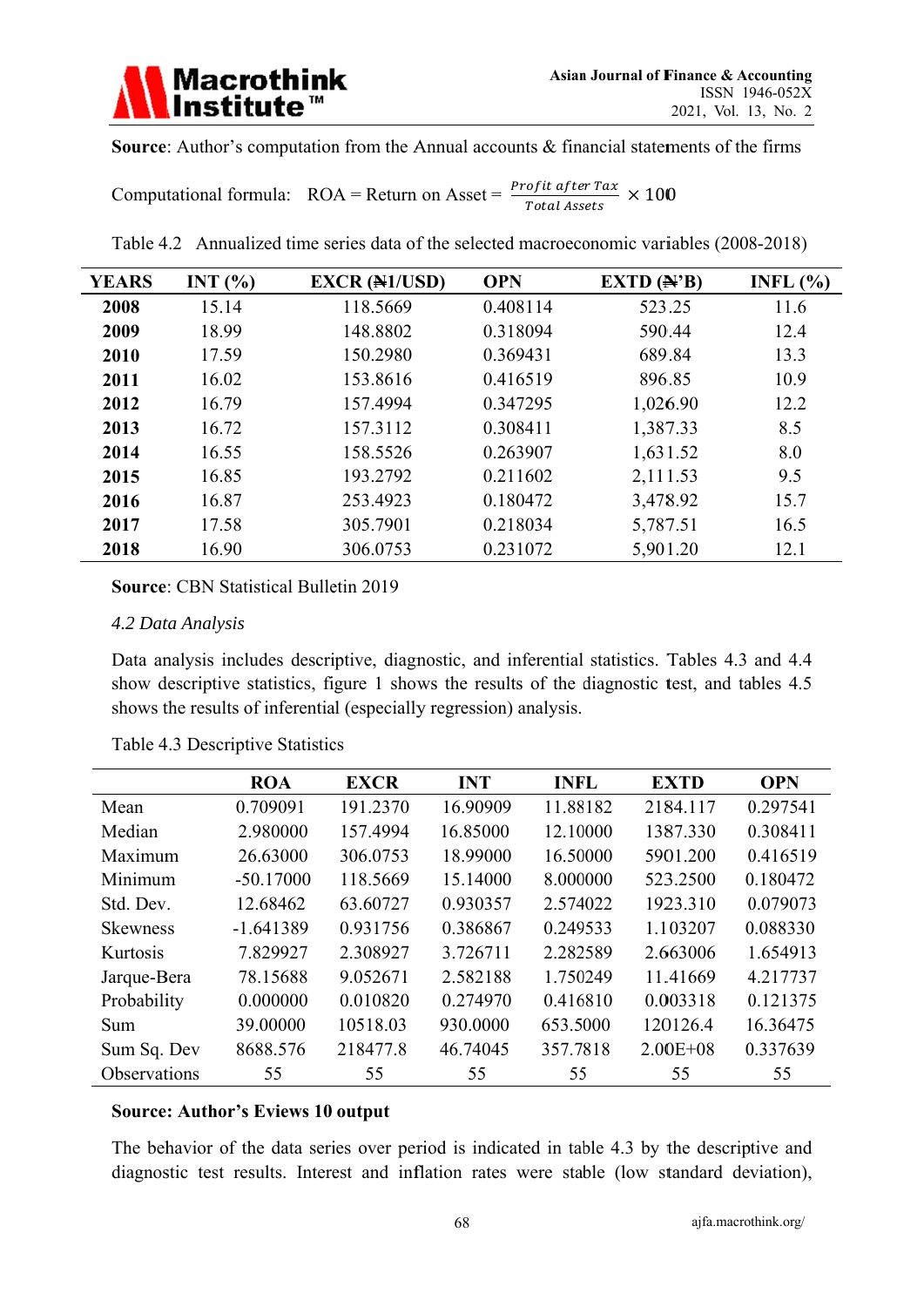## **Macrothink Institute™**

whereas the ROA, EXCR, EXTD, and OPN series were volatile. The data series EXCR, INT, INFL, EXTD, and OPN were clustered on the left tail of the normal distribution curve, while the data series EXCR, INT, INFL, EXTD, and OPN were clustered on the right tail. Within control, however, the Kurtosis statistics reveal a positive excess kurtosis in a series of ROA, INFL, EXCR, and OPN.

The probability value of the Jarque-Bera (JB) statistics for Return on Assets (ROA), Exchange Rate (EXCR), and External Debt (EXTD) was less than the significance level (0.05), indicating that the series of ROA, EXCR, and EXTD were not normally distributed over the time period under consideration. The series of INT, INFL, and OPN (with p-values > 0.05) on the other hand, follows a normal distribution.

Table 4.4 Empirical Result of the relationship between Return on Assets and some selected macroeconomic variables in Nigeria

Covariance Analysis: Ordinary

Date: 03/20/20 Time: 00:02

Sample: 2008 2018

Included observations: 41

Balances sample

(listwise missing value deletion)

| Correlation   |              |               |              |               |               |              |
|---------------|--------------|---------------|--------------|---------------|---------------|--------------|
| t-Statistic   |              |               |              |               |               |              |
| Probability   | <b>LNROA</b> | <b>LNEXCR</b> | <b>LNINT</b> | <b>LNINFL</b> | <b>LNEXTD</b> | <b>LNOPN</b> |
| <b>LNROA</b>  | 1.000000     |               |              |               |               |              |
|               |              |               |              |               |               |              |
|               |              |               |              |               |               |              |
|               |              |               |              |               |               |              |
| <b>LNEXCR</b> | $-0.276160$  | 1.000000      |              |               |               |              |
|               | $-1.794401$  |               |              |               |               |              |
|               | 0.0805       |               |              |               |               |              |
|               |              |               |              |               |               |              |
| <b>LNINT</b>  | $-0.011457$  | 0.307192      | 1.000000     |               |               |              |
|               | $-0.071556$  | 2.015888      |              |               |               |              |
|               | 0.9433       | 0.0507        |              |               |               |              |
|               |              |               |              |               |               |              |
| <b>LNINFL</b> | $-0.063883$  | 0.496821      | 0.343059     | 1.000000      |               |              |
|               | $-0.399768$  | 3.575085      | 2.280820     |               |               |              |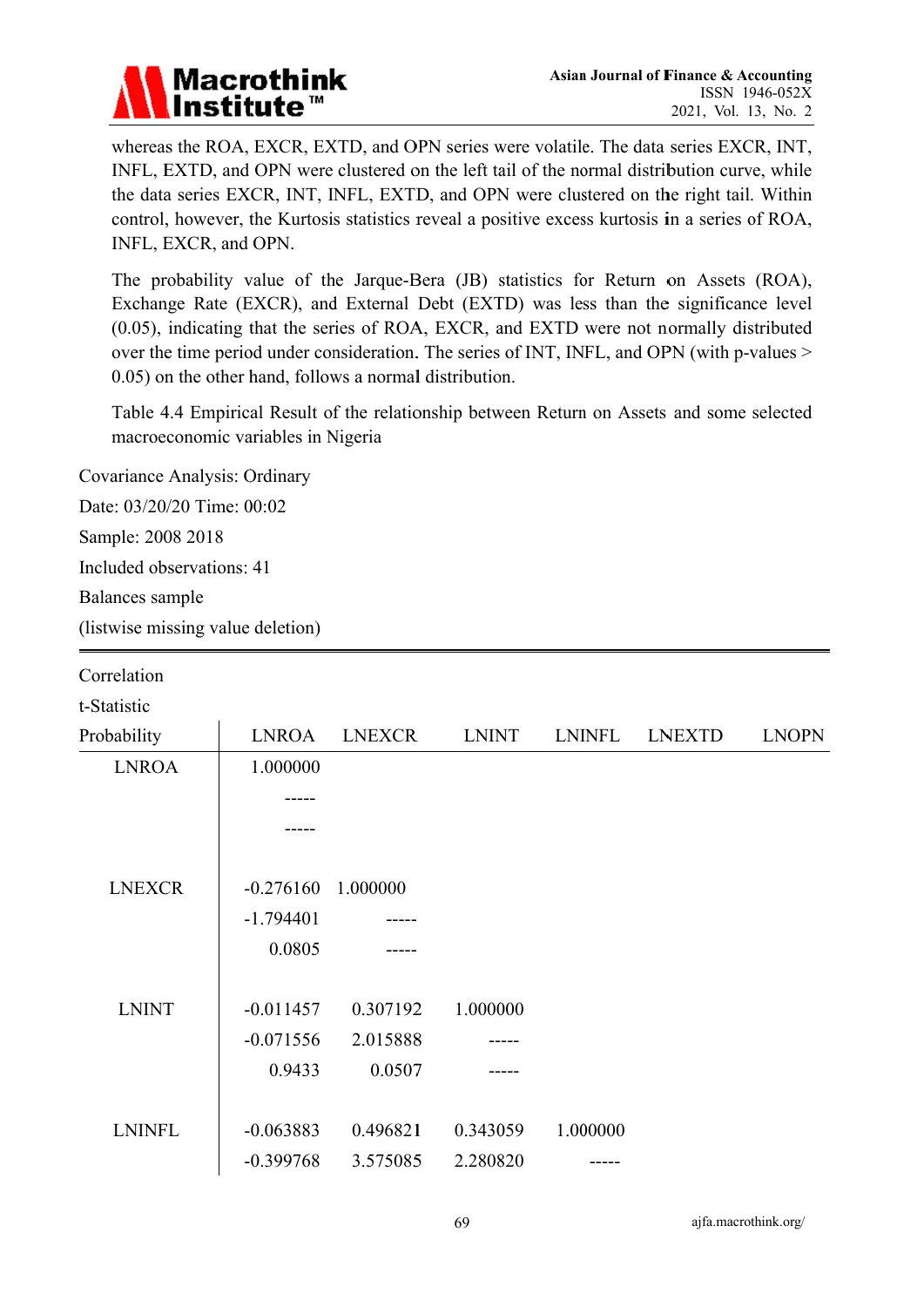|               | <b>Macrothink</b><br>Institute <sup>™</sup> |             | Asian Journal of Finance & Accounting<br>2021, Vol. 13, No. 2 | ISSN 1946-052X |             |          |
|---------------|---------------------------------------------|-------------|---------------------------------------------------------------|----------------|-------------|----------|
|               | 0.6915                                      | 0.0010      | 0.0281                                                        |                |             |          |
| <b>LNEXTD</b> | $-0.311203$                                 | 0.965444    | 0.166577                                                      | 0.303733       | 1.000000    |          |
|               | $-2.045010$                                 | 23.13492    | 1.055015                                                      | 1.990869       |             |          |
|               | 0.0476                                      | 0.0000      | 0.2979                                                        | 0.0535         |             |          |
| <b>LNOPN</b>  | 0.275732                                    | $-0.795373$ | $-0.333505$                                                   | $-0.212503$    | $-0.840188$ | 1.000000 |
|               | 1.791388                                    | $-8.194907$ | $-2.209219$                                                   | $-1.358097$    | $-9.675486$ |          |
|               | 0.0810                                      | 0.0000      | 0.0331                                                        | 0.1822         | 0.0000      |          |

#### **Source:** Author's Eviews 10.0 Result

The Pearson correlation test result as shown in table 4.4 shows a positive relationship between trade openness (LNOPN) and Return on Asset (LNROA) of Healthcare manufacturing firms in Nigeria. Meanwhile, there were negative relationships between exchange rate (LNEXCR), interest rate (LNINT), inflation rate (LNINFL), and external debt (LNEXTD) to Return on Asset (LNROA) of the selected firms over the period. Also, from the correlation result, a high coefficient was shown between trade openness (LNOPN) and exchange rate, external debt (LNEXTD) and exchange rate (LNEXCR) and between trade openness (LNOPN) and external debt (LNEXTD), which is an indication of a multicollinearity problem. Hence, the researcher employed the Fully Modified Ordinary Least Squares (FMOLS) panel cointegrating regression technique to ascertain the effects of the explanatory variables on the response variable. The result is as shown in table 4.5 below.

Table 4.5 Cointegrating Regression Result of effects of the selected macroeconomic variables on Return on Assets (ROA) of the Healthcare manufacturing firms

Dependent Variable: LNROA Method: Panel Fully Modified Least Squares (FMOLS) Sample (adjusted): 2009 2018 Periods included: 10 Cross-sections included: 4 Total panel (balanced) observations: 34 Panel method: Pooled estimation Cointegrating equation deterministic: C Coefficient covariance computed using default method

Long-run covariance estimates (Bartlett kernel, Newey-West fixed bandwidth)

| Variable      | Coefficient | Std. Error | t-Statistic | Prob.  |
|---------------|-------------|------------|-------------|--------|
| <b>LNEXCR</b> | $-2.840031$ | 1.169481   | $-2.322044$ | 0.0173 |
| LNINT.        | $-0.252066$ | 0.917652   | $-0.280324$ | 0.7811 |
| LNINFL        | 1.285022    | 0.421165   | 3.296603    | 0.0125 |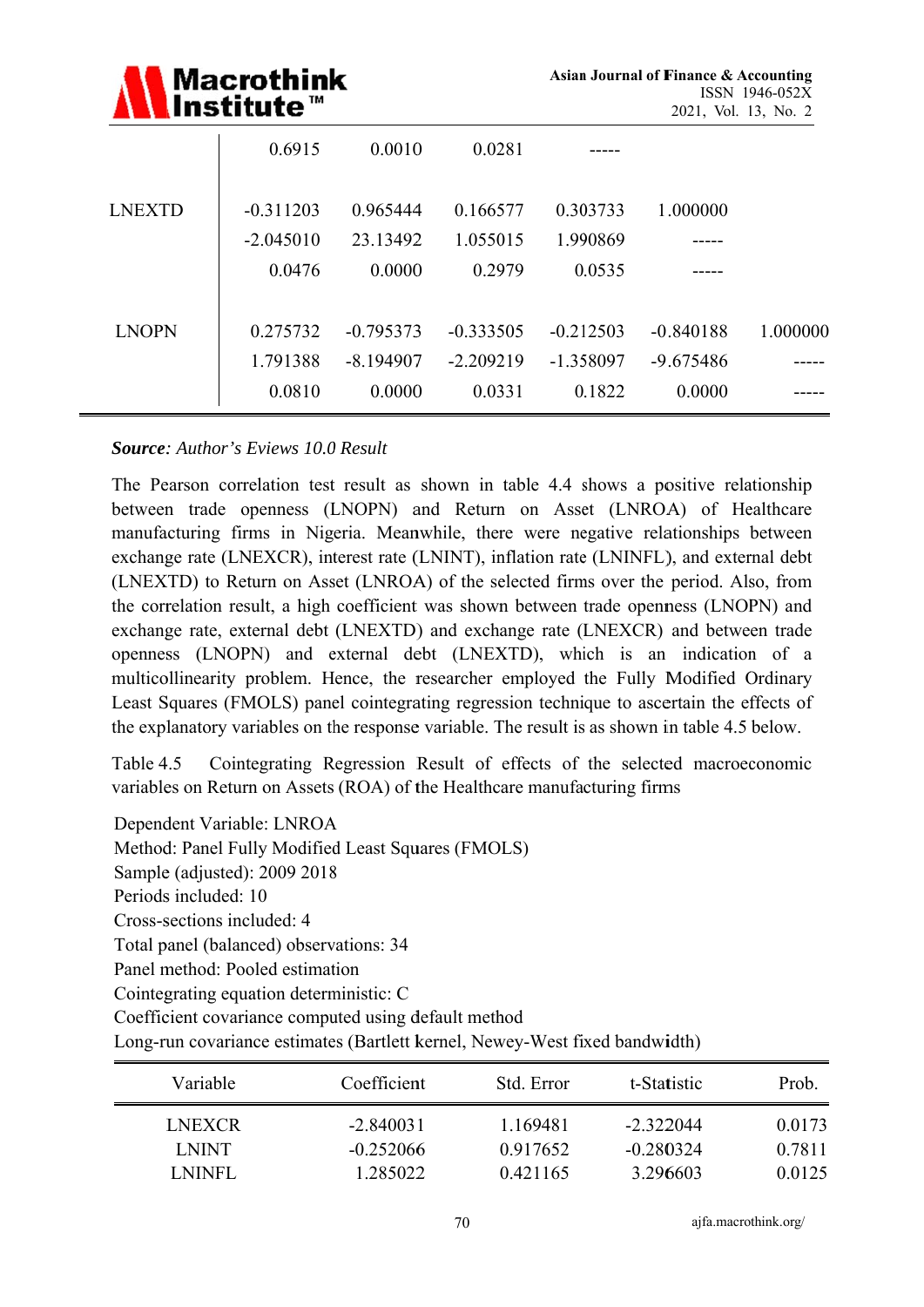| <b>Macrothink</b><br>Institute™                                            |                                              |                                                               | <b>Asian Journal of Finance &amp; Accounting</b> | ISSN 1946-052X<br>2021, Vol. 13, No. 2 |  |
|----------------------------------------------------------------------------|----------------------------------------------|---------------------------------------------------------------|--------------------------------------------------|----------------------------------------|--|
| <b>LNEXTD</b><br><b>LNOPN</b>                                              | $-0.089132$<br>$-0.170522$                   | 0.350888<br>0.221083                                          | $-0.251045$<br>$-0.731809$                       | 0.7943<br>0.4598                       |  |
| R-squared<br>Adjusted R-squared<br>S.E. of regression<br>Long-run variance | 0.739452<br>0.693386<br>0.378859<br>0.025884 | Mean dependent var<br>S.D. dependent var<br>Sum squared resid |                                                  | 2.039433<br>0.708121<br>5.412510       |  |

Source: Author's Eviews 10.0 Output

From the Fully Modified Ordinary Least Squares (FMOLS) panel cointegrating regression result as presented in table 4.5 above, only inflation rate exerts a positive influence on Return on Assets of the Healthcare manufacturing firms in Nigeria. The exchange rate, interest rate, external debt and trade openness have a negative effect on the Return of Assets of the firms. The explanatory power of the model as estimated by the coefficient of multiple determination  $(R<sup>2</sup>)$  was 0.739 indicating that the model is a good one as about 73.9% of the total variations in Return on Assets (ROA) of the selected firms are attributable to fluctuations in the macroeconomic variables in Nigeria.

#### 4.3 Test of Hypotheses

**Hypotheses One** 

Ho<sub>1</sub>: Exchange Rate does not have a significant effect on ROA of Healthcare Manufacturing Firms in Nigeria.

Decision Criteria: Accept Null Hypotheses if P-value>0.05 otherwise reject Null Hypotheses if P-value<0.05

Result; P-value =  $0.0173$ ;  $0.0173 < 0.05$ 

Regarding table 4.5, the exchange rate has a negative and significant effect on the Return on assets of Healthcare manufacturing firms in Nigeria. A unit increase in the naira exchange rate decreases the Return on Assets of a Healthcare manufacturing firm by 2.81. The null hypothesis is therefore rejected.

Hypotheses Two

Ho<sub>2</sub>: Interest rate does not have a significant effect on Return on Assets (ROA) of Healthcare manufacturing firms in Nigeria.

Decision Criteria: Accept Null Hypotheses if P-value>0.05 otherwise reject Null Hypotheses if  $P-value<0.05$ 

Result; P-value =  $0.7811$ ;  $0.7811 > 0.05$ 

As shown in table 4.5, interest rate with a coefficient value of -0.25, t-statistics value -0.28 and associated probability value of  $0.7811 > 0.05$  has a negative and insignificant effect on the Return on assets of Healthcare manufacturing firms in Nigeria. Particularly, a unit increase in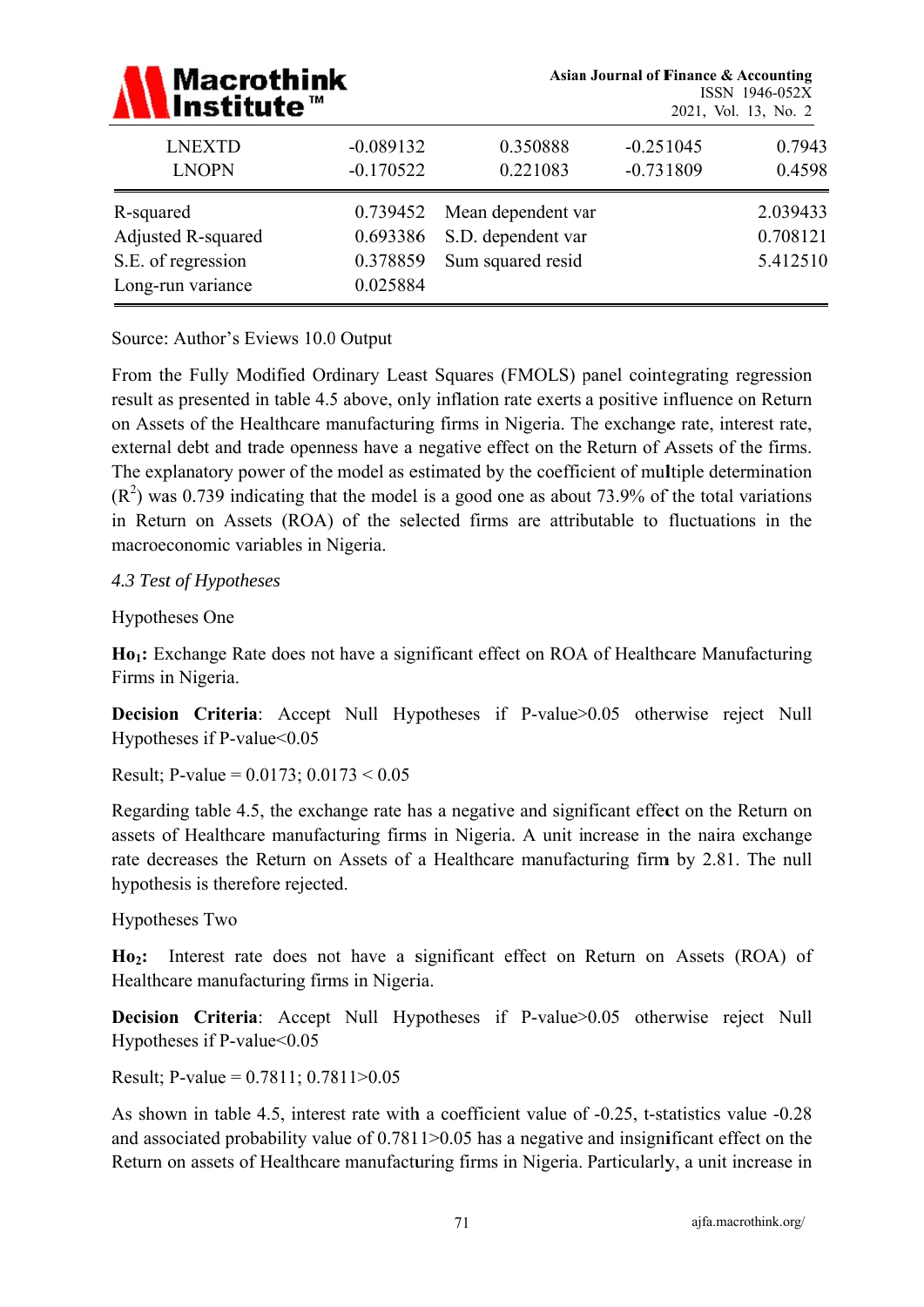

interest rate decreases the Return on Asset of a Healthcare manufacturing firm by 0.25. The null hypothesis as stated in hypothesis two is therefore upheld.

**Hypothesis Three** 

Ho3: Inflation rates does not have a significant effect on the Return on Assets (ROA) of healthcare manufacturing firms in Nigeria.

Decision Criteria: Accept Null Hypotheses if P-value>0.05 otherwise reject Null Hypotheses if P-value $< 0.05$ 

**Result:** P-value =  $0.0125$ ;  $0.0125 < 0.05$ 

Inflation rate with a coefficient value of 1.29, t-statistics value 3.30 and associated Probability value of  $0.0125 \le 0.05$ , we reject the null hypothesis and conclude that inflation rate has a significant effect on ROA of Healthcare manufacturing firms in Nigeria, hence a unit increase in inflation rate increases ROA by 1.29.

**Hypotheses Four** 

Ho4: External debt does not have a significant effect on the Return on Assets (ROA) of healthcare manufacturing firms in Nigeria.

**Decision Rule:** Accept Null Hypotheses if P-value>0.05 otherwise reject Null Hypotheses if P-value $< 0.05$ 

**Result:** P-value =  $0.7943$ ;  $0.7943$  >  $0.05$ 

External debt with a coefficient value of -0.09, t-statistic value -0.25 and associated Probability value of 0.7943>0.05 has a negative and insignificant effect on the return on assets of healthcare manufacturing firms in Nigeria, we accept the null hypothesis and conclude that External debt does not have a significant effect on return on asset of healthcare manufacturing firms in Nigeria, a unit increase in external debt decreases the return on asset of healthcare manufacturing firm by 0.09.

**Hypotheses Five** 

Ho<sub>5</sub>: Trade openness does not have a significant effect on the Return on Assets (ROA) of healthcare manufacturing firms in Nigeria.

**Decision Rule:** Accept Null Hypotheses if P-value>0.05 otherwise reject Null Hypotheses if P-value $\leq 0.05$ .

**Result:** P-value =  $0.4598$ ;  $0.4598 > 0.05$ 

The empirical result with a coefficient value of -0.17, t-statistic value -0.73, associated probability of 0.4598>0.05 shows that Return on Assets of Healthcare manufacturing firms is negatively and insignificantly influenced by the volume of trade openness in Nigeria, a unit increase in the level of trade openness decrease the Return on Asset of Healthcare Manufacturing firm by 0.17, we accept the null hypothesis and conclude that Trade openness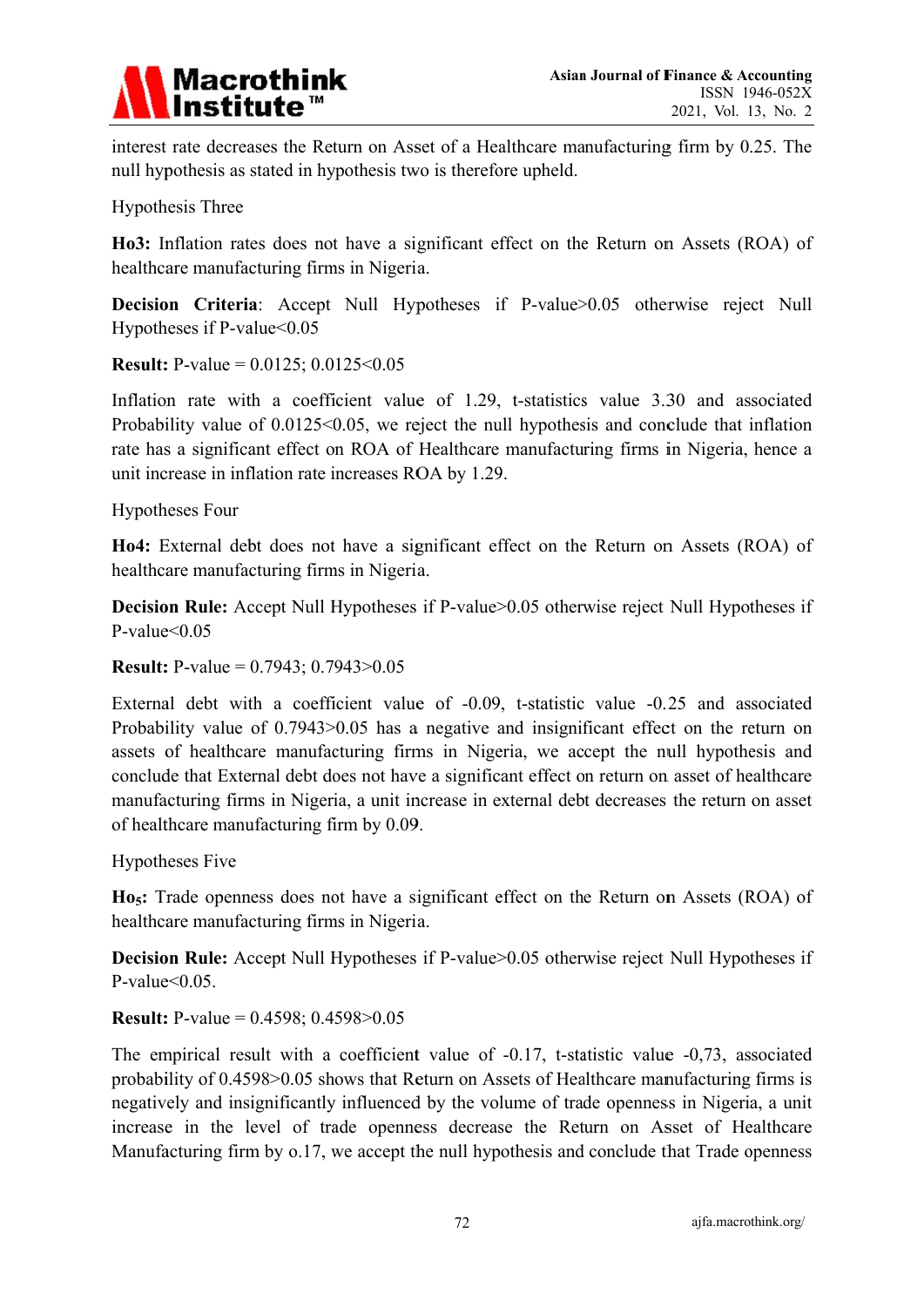

does not have a significant effect with Return on Assets (ROA) of healthcare manufacturing firms in Nigeria.

#### *4.4 Disc cussion of R Results*

From the first objective, it was ascertained that a high exchange rate is detrimental to the financial performance of Nigerian healthcare manufacturing firms. It has a strong negative impact on the Return on Assets of the selected Nigerian firms. This finding is in work with Okoye and Clement's (2015), Kabeer et al's (2016), and Egbunike and Okerekeoti's study. Combey and Togbenou (2017), Bernard and Adenuga (2016), and Ugwu (2016) have all come to similar conclusions. It contradicts Dewi, Soei, and Surjoko's (2019) findings that the exchange rate has no substantial impact on firm ROA.

High loan rates are detrimental to the financial performance of Nigerian healthcare manufacturing companies, according to objective two. This is consistent with current economic situations and earlier research, such as Akabom-Ita (2012), Egbunike, and Okerekeoti (2018). It also backs up findings of Ifuero and Chijuka (2014), Ogunbiyi and Ihejirika (2014), and Okoye and Clement (2014). (2015). This result disagrees Kanwal and Nadeem (2013)'s findings, which were based on a study conducted in Pakistan. It also disagrees Ditimi et al's (2018) findings, among others.

The study discovered that a high inflation rate favors the growth of the industrial sector in Nigeria by measuring the effect of the inflation rate on the financial performance of Healthcare manufacturing firms in Nigeria. This result, however, is consistent with the findings of Naser and Abdollah (2015), Egbunike and Okerekeoti (2015), and Naser and Abdollah (2015). This result disagrees Kanwal and Nadeem (2013), Ifuero and Chijuka (2014), Kabeer et al (2016), Combey and Togbenou (2017), and Dewi, Soei, and Surjoko (2017) findings (2019).

The fourth hypothesis was tested, and it was discovered that a high level of external debt in Nigeria stifles the growth of healthcare manufacturing firms. This result was consistent with Okoye and Clement's findings (2015). As a result of the study's fifth objective, trade openness was found to be negatively connected with the financial performance of Nigerian healthcare manufacturing firms. This finding is consistent with Okoye and Clement's (2015) findings that trade openness has a negative and minor impact on manufacturing capacity utilization.

#### **5. Summary of Findings, Conclusion and Recommendations**

#### *5.1 Sum mmary of Fi indings*

Evidence from this research work showed that:

i) The exchange rate has a significant negative effect on the financial performance of healthcare manufacturing firms in Nigeria.

ii) The interest rate has a negative and insignificant effect on the financial performance of healthcare manufacturing firms in Nigeria.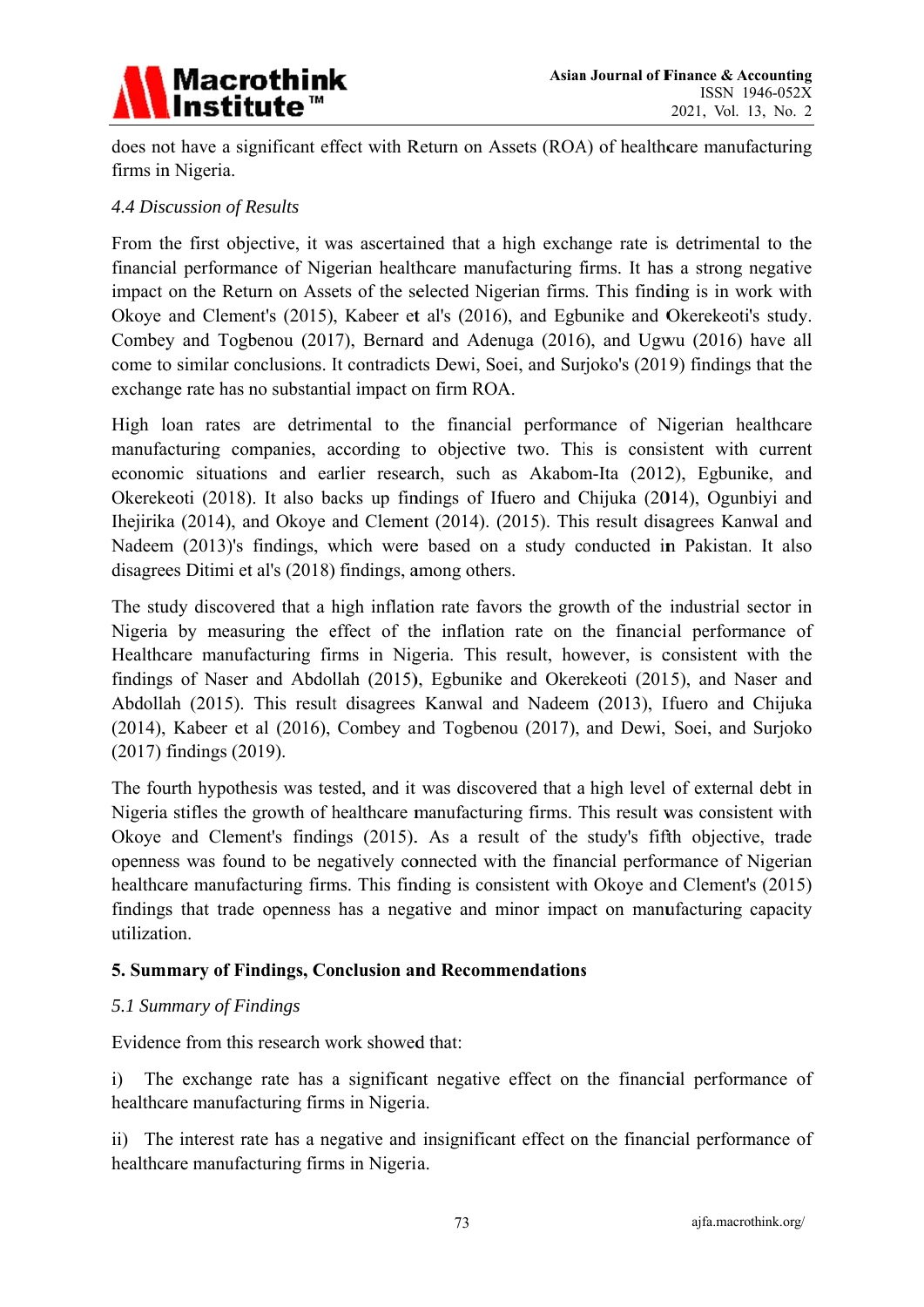

iii) The inflation rate has a significant positive effect on the financial performance of healthcare manufacturing firms in Nigeria.

iv) External debt has a negative and insignificant effect on the financial performance of healthcare manufacturing firms in Nigeria.

v) Trade openness has a negative and insignificant effect on the financial performance of healthcare manufacturing firms in Nigeria.

#### 5.2 Conclusion

Having explored the nexus between key financial performance indicators and some selected macroeconomic variables in Nigeria with the help of fully modified ordinary least squares panel multiple regression analysis techniques, the big lesson from this study is that macroeconomic indices play significant roles in the financial position of Healthcare manufacturing firms in Nigeria.

#### 5.3 Recommendations

Based on this research discovery, the following recommendations were made:

 $\mathbf{i}$ The exchange rate should be monitored while economic policy measures aimed at controlling the exchange rate in Nigeria should be established.

ii) Bank lending rate should be regulated and set to a rate favourable to the growth of Healthcare manufacturing companies in Nigeria.

iii) Efforts to maintain single-digit inflation should be intensified since it is favourable to the growth of manufacturing firms and the overall growth of the Nigerian economy.

iv) The federal government of Nigeria should work towards reducing their level of borrowing from foreign countries and international bodies since it negatively affects manufacturing firms' performance in Nigeria.

v) The volume of trade openness should be minimized to enhance the productivity of Healthcare manufacturing firms in Nigeria.

#### **References**

Adebanjo, J. F., Oluwasegun, E., Adegbola, O., Festus, A., Peter, O., Ben-Caleb, E., Bamisele, R., Niyi-Oyebanji, M., & Damilola, E. (2019). Impact of exchange rate on the Manufacturing sector in Nigeria, International Journal of Mechanical Engineering and Technology, 10(2), 1568-1583.

Agubata, S. N. & Odubuasi, A. C. (2018). Effect of exchange rate fluctuations on the financial Performance of Nigeria manufacturing firms: Evidence from food, beverage and tobacco Sector. International Journal of Commerce and Management Research, 4(4), 56-61.

Akabom-Ita, A. (2012). Impact analysis of interest rate on the net assets of multinational businesses in Nigeria. Research Journal of Finance and Accounting, 3(7).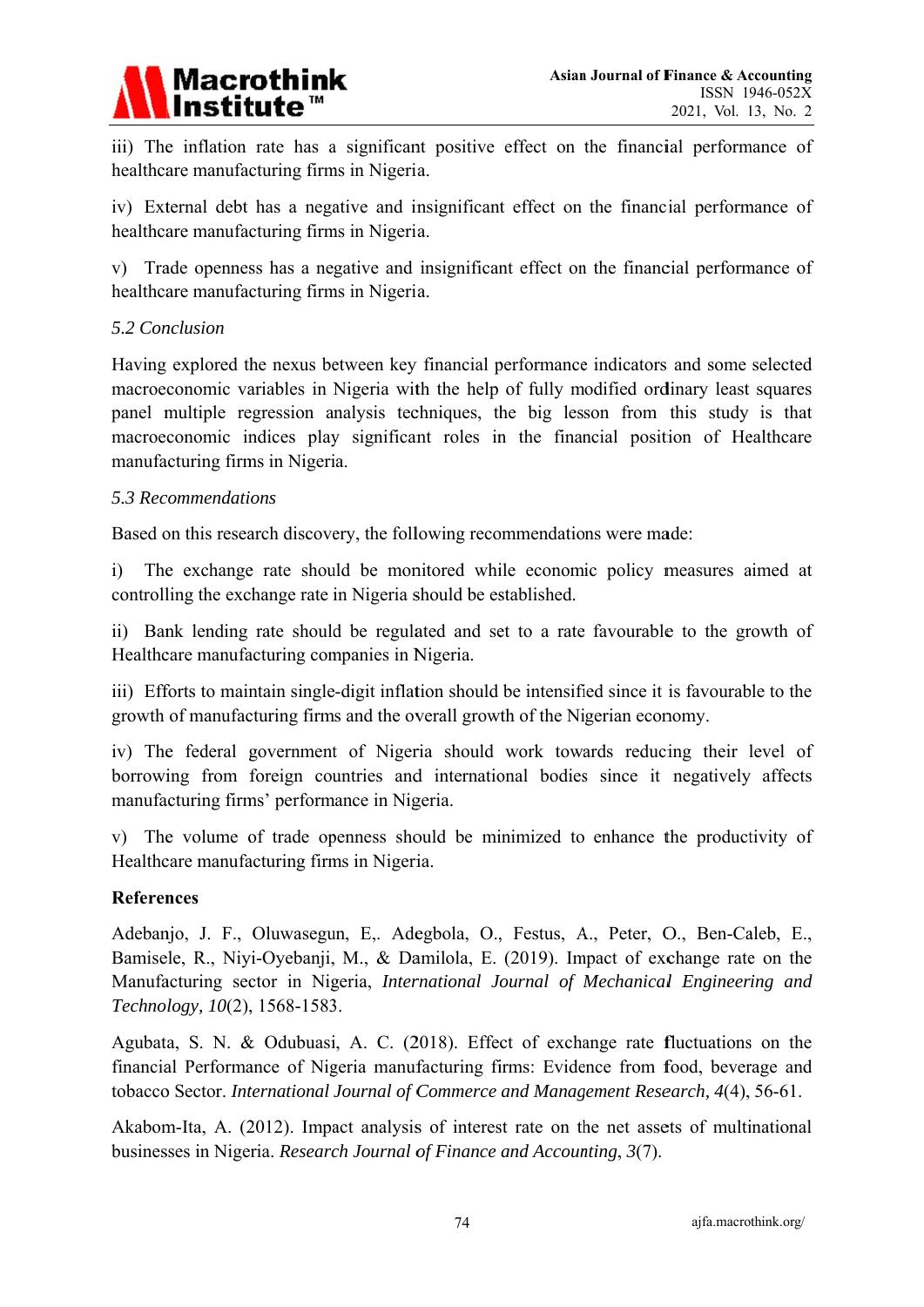

Bernard, O. A., & Adenuga, O. (2011). Impact of Economic Reforms on Performance of the Manufacturing Sector in Nigeria. Retrieved from http://ssrn.com/abstract=2717655

Bhattarai, B. P. (2018). Impact of Bank Specific and Macroeconomic Variables on Performance of Nepalese Commercial Banks. Global Review of Accounting and Finance, 9(1),  $35 - 53$ .

Combey, A. & Togbenou, A. (2017). The bank sector performance and macroeconomics environment: Empirical evidence in Togo. International Journal of Economics and Finance, 9(2). https://doi.org/10.5539/ijef.v9n2p180

Darfor J & Agyapyong (2010) Effects of macro-economic variables on commercial banks a. stocks. Journal of Business Enterprise Development. ISSN 2026-500.

Dewi, V. I., Soei, C. T. L. & Surjoko, F. O. (2019). Impact of macroeconomic factors on firm's profitability: Evidence from fast moving consumer good firms listed on Indonesian stock exchange. Academy of Accounting and Financial Studies Journal, 23(1), 1-6.

Ditimi, A. Sunday, K. Emma-Ebere & Onyedikachi (2018). Dynamic interrelationship between macroeconomic fundamentals and stock prices in Nigeria.*J Fin Mark*, 2(1), 50-59.

Egbunike, C. F. & Okerekeoti, C. U. (2018). Macroeconomic factors, firm characteristics andfinancial performance: A study of selected quoted manufacturingfirms in Nigeria. Asian Journal of Accounting Research, 1-14. https://doi.org/10.1108/AJAR-09-2018-0029

Enyioko, N. (2012). Impact of interest rate policy and performance deposit money banks in Nigeria. Global Journal of Management and Business Research, 12(21)

Falaye, A.J., Eseyin, O., Otekunrin, A., Asamu, F., Ogunlade, P., Egbide, B., Rasak, B., Moyinoluwa, N., & Eluyela, D. (2019). Impact of exchange rate on the manufacturing sector in Nigeria. International Journal of Mechanical Engineering and Technology (IJMET), 10(2), 1568-1583

Gikombo, E. M. & Mbugua, D. (2018). Effect of select macro-economic variables on performance of listed commercial banks in Kenya.International Academic Journal of Economics and Finance, 3(1), 80-109.

Hassan, O. M. (2016). Effect of Interest Rate on Commercial Bank Deposits in Nigeria. American Academic Research Conference on Global Business, Economics, Finance and Social Sciences (AAR16 New York Conference), 1-17.

Ifuero, O. O. & Chijuka, I. M. (2014). The impact of macroeconomic variables on the profitability of listed commercial banks in Nigeria.European Journal of Accounting Auditing and Finance Research, 2(10), 85-95.

Ijirshar, V. U., Joseph, F. & Gadoo, M. (2016). The relationship between external debt and economic growth in Nigeria. International Journal of Economics & Management Sciences,  $6(1)$ , 2-5. https://doi.org/10.4172/2162-6359.1000390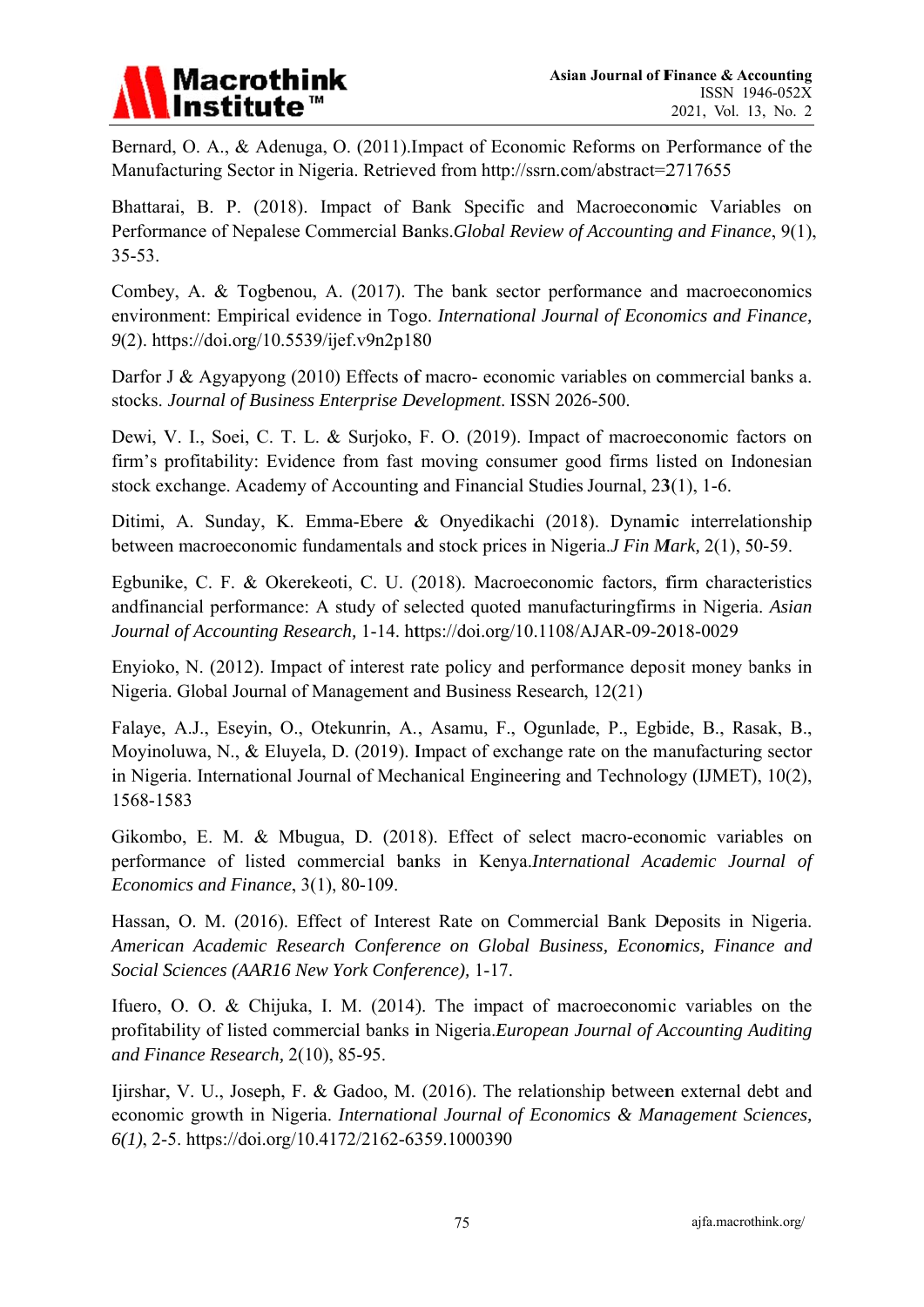

Inyiama, O. I. & Ozouli, C. N. (2014). Interactions between exchange rate and financial performance indicators in Nigeria beer industry: Evidence from Nigerian Breweries Plc. Academic Journal Interdisciplinary Studies, 341-352.  $\sigma f$  $3(6)$ , https://doi.org/10.5901/ajis.2014.v3n6p341

Jongbo O. C. (2014). The impact of real exchange rate fluctuation on industrial output in Policy Nigeria. Journal  $of$ and Development Studies,  $9(1)$ , 268  $\overline{a}$ 278. https://doi.org/10.12816/0011197

Kabeer, M. A., Igbal, A., Najaf, K. & Najaf, R. (2016). The influences of macro-economic factors on capital market performance in Pakistan. Journal of Business & Financial Affairs,  $5(2)$ , 2-6.

Kanwal & Nadeem (2013). The impact of macroeconomic variables on the profitability of listed commercial banks in Pakistan. European Journal of Business and Social Sciences, 2(9), 186-201.

Lasisi, I. O., Dikki, C. A. & Okpanachi, J. (2018). Empirical determinant of firm's profitability: Evidence from listed agricultural companies in Nigeria. Journal of Management Sciences, 15(8), 67-88.

Muhammad, J. I. & Naeem, U. K. (2015). Bank Profitability, Inflation and Cost Efficiency-A Case of Pakistani Banks. International Journal of Business andManagement Review, 3(1),  $41-53.$ 

Musah, A,. Anokye, F. K. & Gakpetor, E.D. (2018). The Impact of interest rate spread on bank profitability in Ghana. European Journal of Business Economics and Accountancy, 6(1) 27-39.

Naser, H. & Abdollah, P. M. (2015). Evaluating the impact of Inflation on profitability of banks. Kuwait Chapter of Arabian Journal of Business andManagement Review, 4(9). https://doi.org/10.12816/0018988

Neube, M., & Ndou, E. (2011). Inflation targeting, exchange rate shocks and output: Evidence from South Africa. African Development Bank Group.

Odior, E. S. (2013). Macroeconomic variables and the productivity of the manufacturing sector in Nigeria: A static analysis approach, Journal of Emerging Issues in Economics. Finance and Banking,  $l(5)$ , 362-380.

Ogunbivi, S. S. & Iheiirika, P. O. (2014). Interest rates and deposit money banks' profitability nexus: The Nigerian experience. Arabian Journal of Business and Management Review, 3(11), 133-148. https://doi.org/10.12816/0016525

Okove, L. U. & Clement, N. (2015). Influence of finance and macroeconomic variables on manufacturing capacity utilization in Nigeria. Journal of Nigerian Accounting Association,  $6(1)$ , 176-188.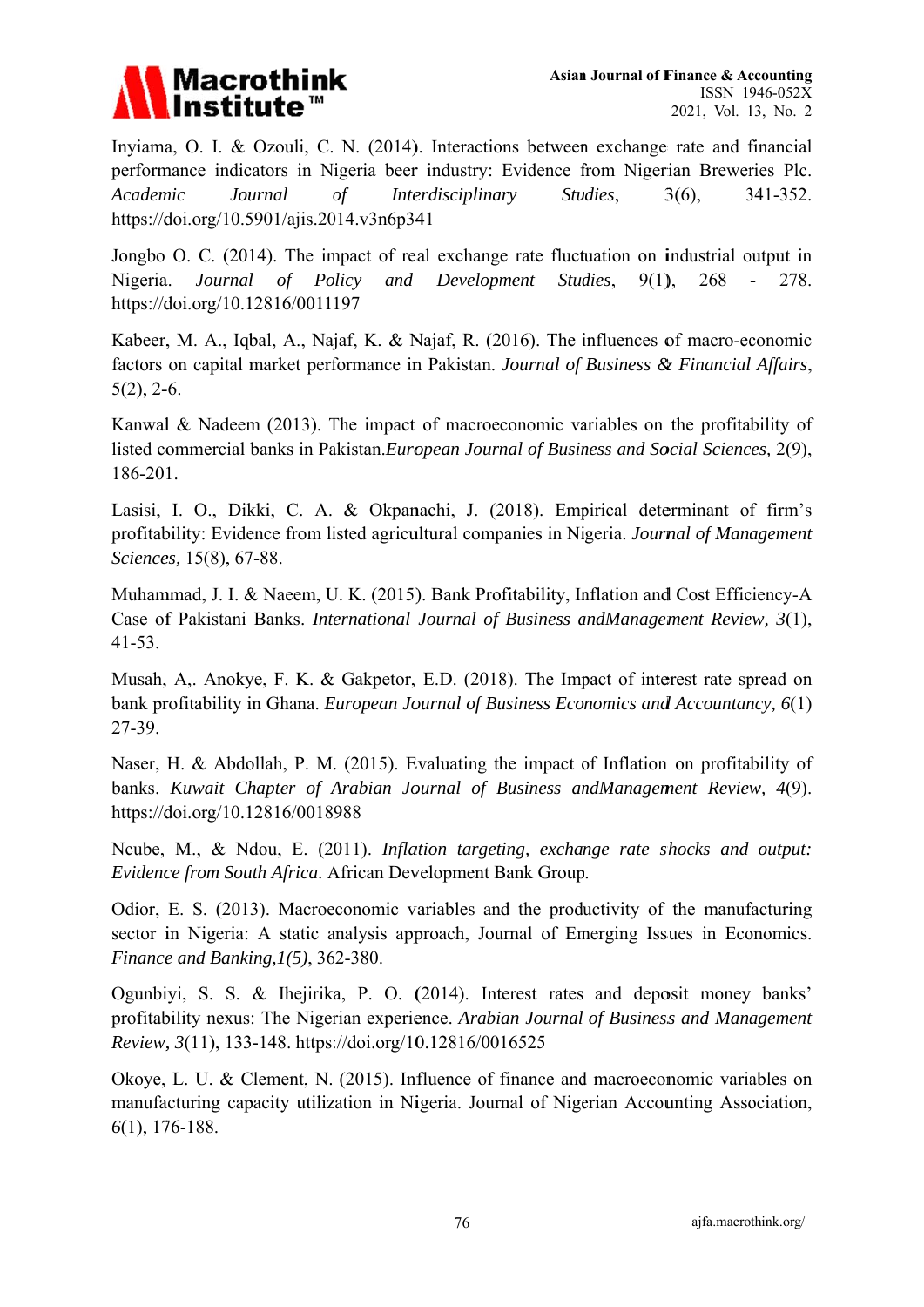

Oleka, C. D. Eyisi, A. S. & Ebue, M. I. (2015). Relationship between inflation and firms' performance-Evidence from Nigeria. World Applied Sciences Journal, 33(5), 814-822.

Onyekwelu, L. U. (2015). Firm Foundation in Accounting and Finance Research. Ist Ed. **Enugu: His Glory Publications** 

Orji, A., Ogbuabor, J. E., & Okeke, C. (2018). Another side of the Coin: Exchange rate movements and the manufacturing sector in Nigeria. Journal of Infrastructural Development. 10(1-2), 63-79. https://doi.org/10.1177/0974930618811499

Osadume, R. (2018). Effect of interest rate mechanisms on the economic development of Nigeria, 1986 -2016. IIARD International Journal of Economics and Business Management,  $4(4)$ , 91-115.

Osamwonyi, I. O., & Michael, C. I. (2014). The Impact of macroeconomic variables on the profitability of listed commercial banks in Nigeria. European Journal of Accounting Auditing and Finance Research, 2(10), 85-95.

Osoro, C., & Ogeto, W. (2014). Macroeconomic fluctuations effects on the financial performance of listed manufacturing firms in Kenya. The international journal of social sciences,  $2I(1)$ .

Osundina, C. K., Osundina, J. A., Jayeoba, O. O. & Olayinka, I. M. (2016). Exchange rate volatility and banks performance: Evidence from Nigeria. IIARD International Journal of Economics and Business Management, 2(4), 1-11.

Otambo, T. D. (2016). The effect of macro-economic variables on financial performance of commercial banking sector in Kenya.School of Business, University of Nairobi, 1-58.

Owolabi, B. A. (2017). Economic characteristics and financial performance of selected manufacturing companies in Nigeria, unpublished master's thesis, Department of Accounting, School of Management Sciences, Babcock University, Ogun State

Owusu-Antwi, G., Banerjee, R., & Antwi, J. (2017). Interest rate spread on bank profitability: The case of Ghananian banks. Journal of Accounting, Business and Finance Research, 1(1), 34-45.

Samiloglu, F., Oztop, A. Y. & Kahraman, Y. E. (2017). Determinants of firm financial performance in Istanbul stock exchange (BIST).IOSR Journal of Economics and Finance  $(IOSR-JEF), 8(6:1), 62-67.$ 

Samuelson, P., & Nordhaus, W. (2002). Economy.*M.: NGO" Algona" VNIISI*, 1, 331.

Segun, O.M. (2018). Measuring the impact of exchange rate on industrial output in Nigeria European Journal of Marketing and Economics, 1(2), 87-93.

Sufian, F. (2011). Profitability of the Korean Banking Sector: Panel evidence on bankspecific and macroeconomic determinants. Journal of Economics and Management, 7(1),  $43 - 72.$